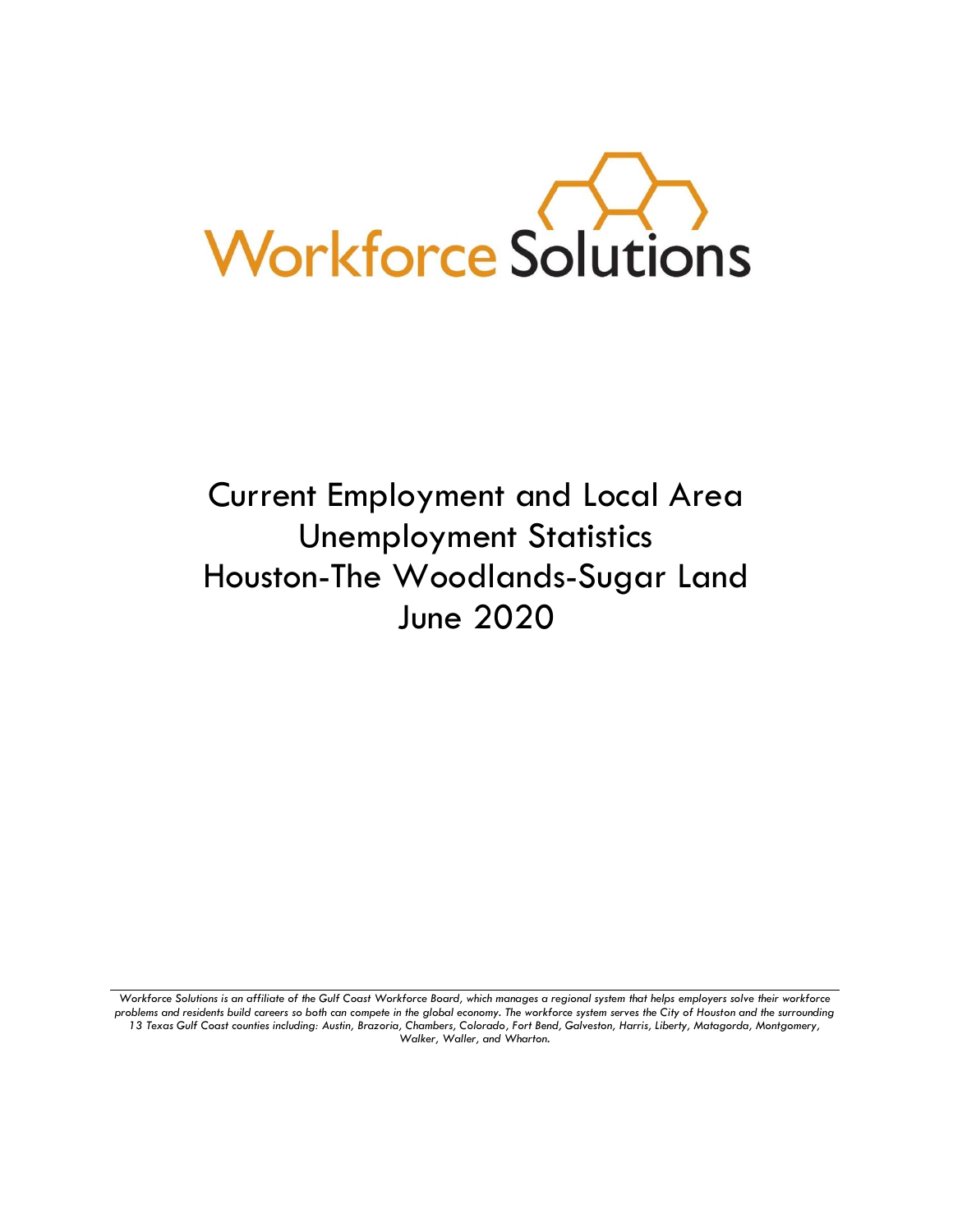### **Total Nonfarm**

#### *One Month Change*

Houston MSA Total Nonfarm employment stood at 2,986,900 in June, up 55,000 jobs over the month, or 1.9 percent. A year ago Houston registered an over-the-month increase of 7,200 jobs. This was the largest-ever onemonth gain in the month of June since records began in 1990. The largest over-the-month gain on record for Total Nonfarm Employment occurred in May 2020, up 78,200 jobs. The largest one-month decline on record outside of seasonal job losses in January and July occurred in April 2020, down -332,200 jobs. Historically in the month of June, Total Nonfarm has on average added 11,000 jobs over the month, which indicates that this month's gains are substantially above the long-term average. In the history of the data series, Total Nonfarm employment has demonstrated job losses in June on only two occasions: 2009 and 2016, corresponding to the Great Recession and the most recent local downturn caused by the late-2014 collapse in oil prices. **With June's gains, 38 percent of the 350,000 jobs lost in March and April have now been recovered.** The primary drivers of this June's growth were increases in Leisure and Hospitality (restaurants, bars, hotels), Professional and Business Services, and Trade, Transportation, and Utilities (retail). Gains were also recorded in Education and Health Services, Other Services, and Construction. The net increase in jobs over the month was partially offset by losses in Government, Manufacturing, and Mining and Logging.



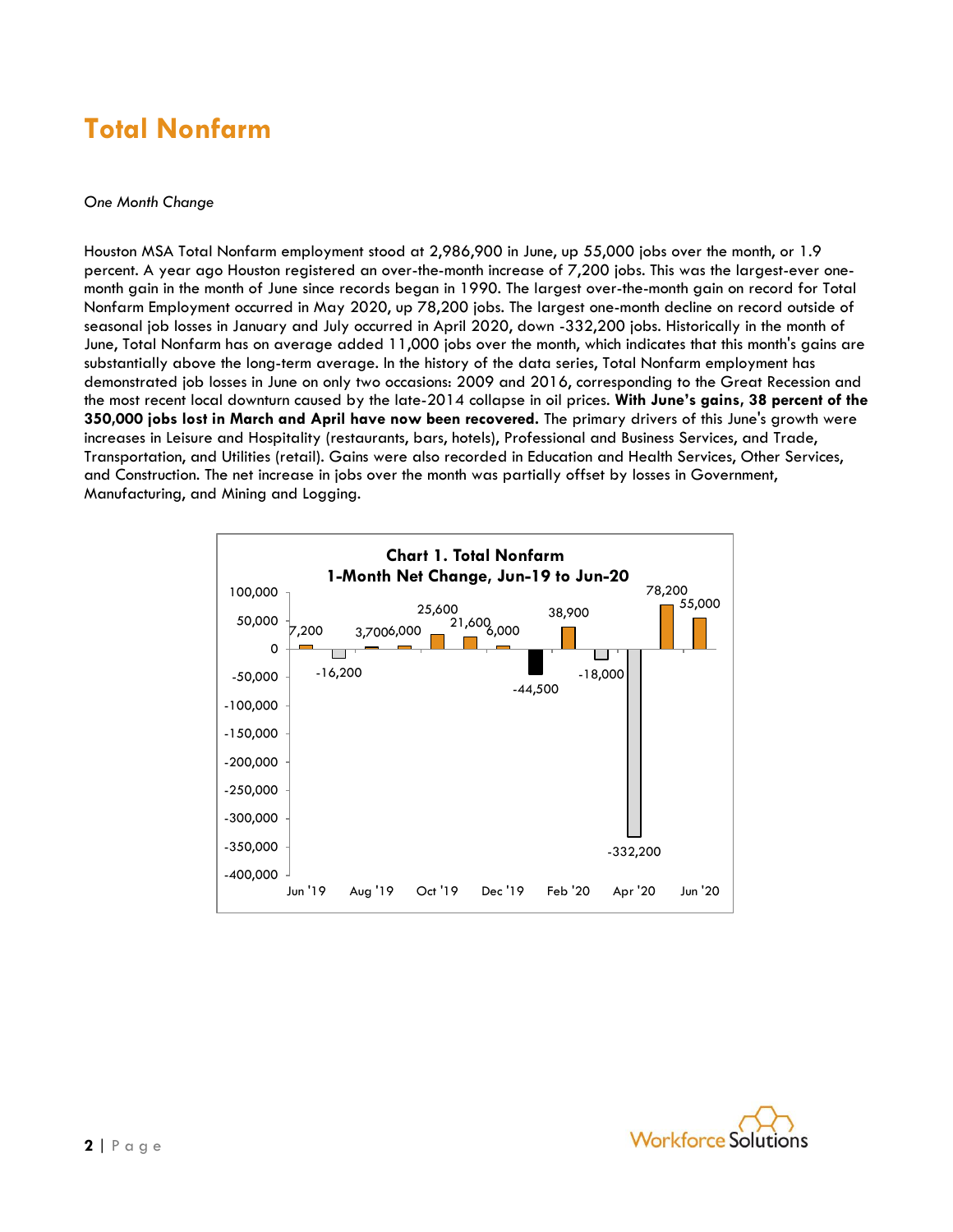

#### *Year over Year Change*

Over the year, Total Nonfarm employment was down -175,900, or -5.6 percent. To compare, June 2019 saw a year-over-year gain of 62,900 jobs. The largest over-the-year gain on record for Total Nonfarm Employment occurred in November 2012, up 122,600 jobs. The largest over-the-year decline on record occurred in April 2020, down -285,800 jobs. Currently 11 out of 11 sectors show flat or negative growth year over year led by Leisure and Hospitality (-56,500), Mining and Logging (-19,100), and Other Services (-18,800).

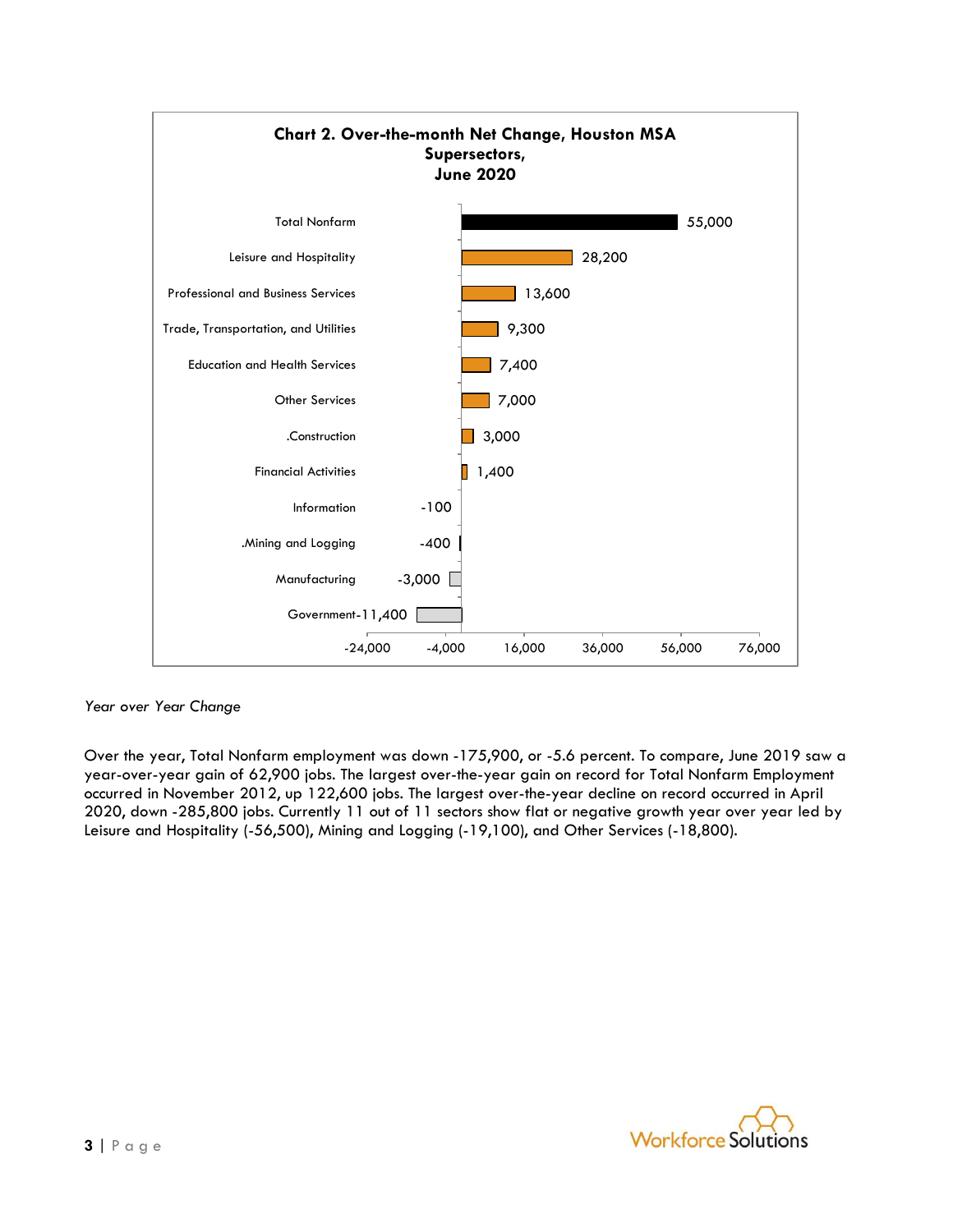



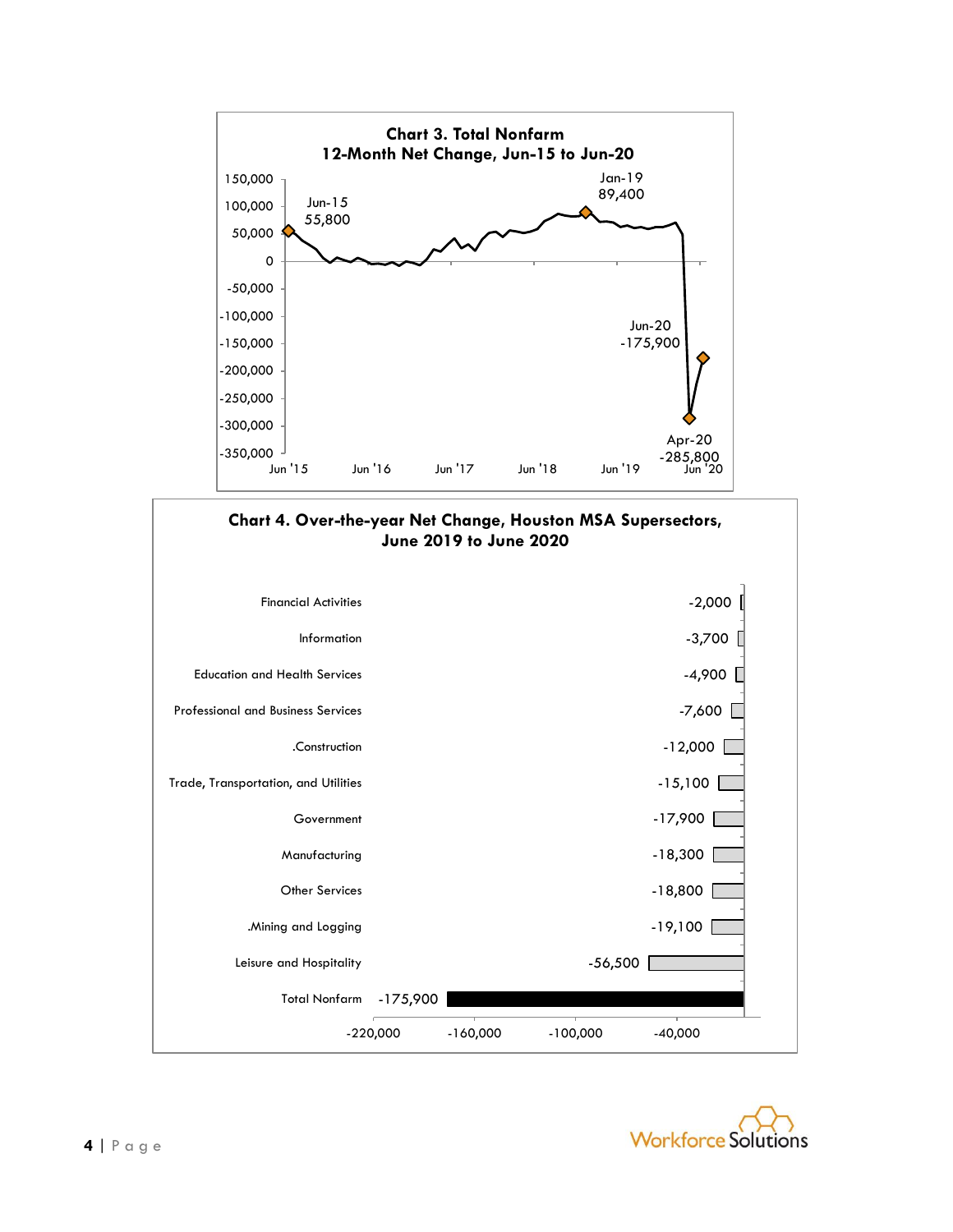Total Nonfarm employment was revised upward by 4,400 jobs for a April to May larger net gain of 78,200 compared to an original estimate of 73,800 jobs. An upward revision of +6,300 jobs in Leisure and Hospitality was the largest contributor followed by Manufacturing (+4,500) and Mining and Logging (+1,600). Downward revisions in Education and Health Services (-4,800), Professional and Business Services (-2,700), and Financial Activities (-1,200) provided a partial offset of the overall upward revision to Total Nonfarm employment.



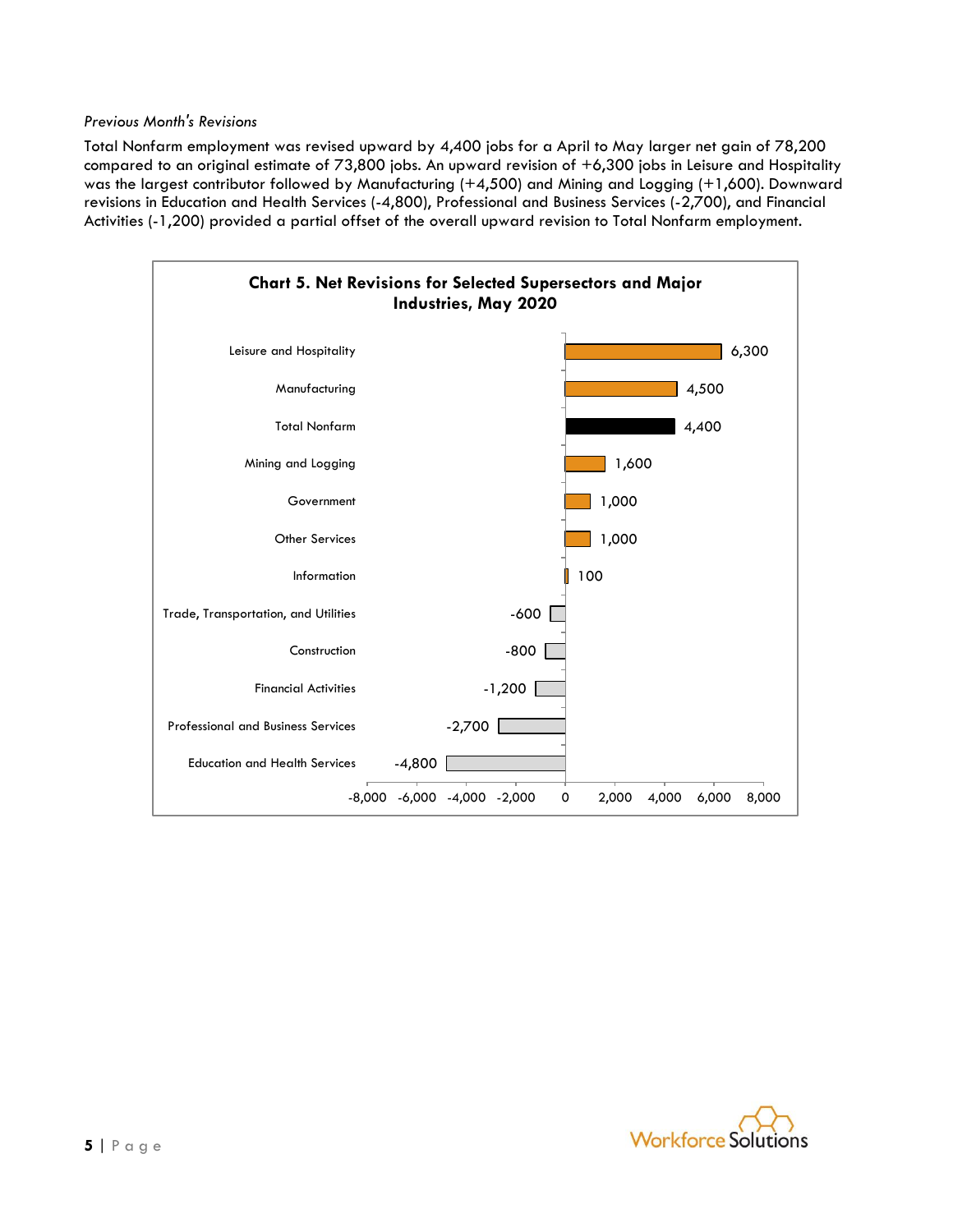### **GAINING INDUSTRY HIGHLIGHTS**

### **Leisure and Hospitality**

#### *One Month Change*

Leisure and Hospitality was the largest gaining sector over the month up 28,200 jobs, or 11.0 percent. **This was the largest-ever one-month gain in the month of June since records began in 1990. Note: Phased reopening of Houston area businesses beginning in early May permitted bars to operate at 50 percent capacity by June 3rd and restaurants at 75 percent June 12th, which coincidentally is the reference week of the Current Employment Statistics (CES) and Local Area Unemployment Statistics (LAUS) surveys that together comprise the 'jobs report.' These events likely contributed to the strong job gains observed in this sector for the month of June however the strength of gains going forward is now in question given the reversion back to 50 percent capacity for restaurants and the re-closure of bars by the end of June.** The largest over-the-month gain on record for this sector occurred in May 2020, up 46,100 jobs. The largest one-month decline on record occurred in April 2020, down -120,600 jobs. Historically in the month of June, Leisure and Hospitality has added an average of 3,700 jobs over the month, which indicates that this month's gains are substantially above the long-term average. Gains are typical in June in Leisure and Hospitality with no instances of jobs losses in this month since records began in 1990. **June month marks the end of five consecutive months starting in February of each year during which no job losses have ever been recorded, with the exceptions of March and April 2020 due the impacts of the coronavirus.** Accommodation and Food Services was the largest contributor to the overall sector's increase, up 20,100 jobs over the month. The second-largest contributor was Arts, Entertainment, and Recreation, which added 8,100 jobs from May to June.



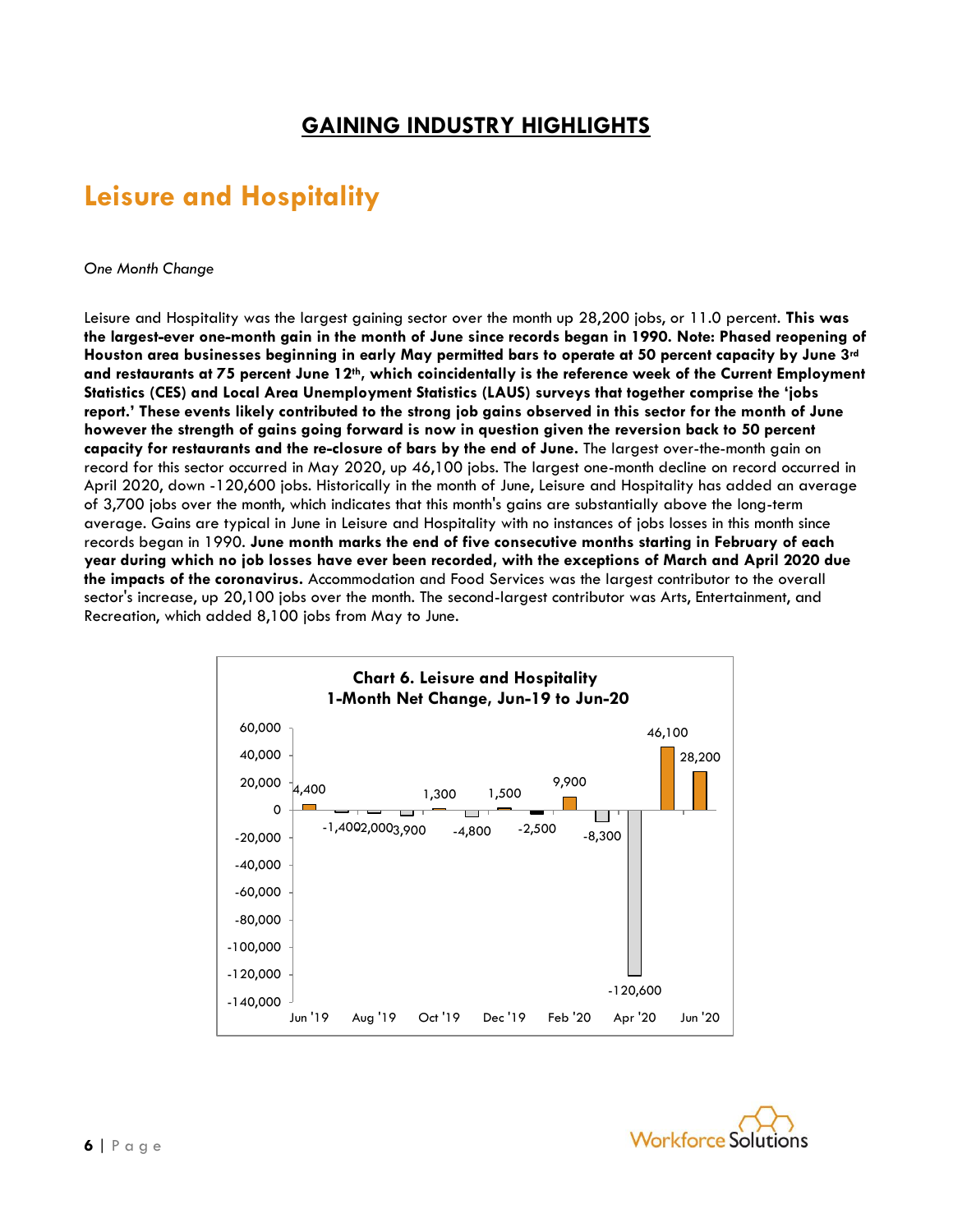#### *Year over Year and Year to Date*

Year over year, Leisure and Hospitality was down -56,500 jobs, or -16.5 percent. This was the largest-ever yearover-year decline in the month of June since records began in 1990. Currently, this sector is the second-fastest declining in percentage terms in the Houston area. Furthermore, 32.1 percent of total (gross) jobs lost across the region over the past year can be attributed to Leisure and Hospitality. The largest over-the-year gain on record for this sector occurred in January 2016, up 17,200 jobs. The largest over-the-year decline on record occurred in April 2020, down -121,000 jobs. Accommodation and Food Services was the largest contributor to the overall sector's decline, down -44,500 jobs over the year. The second-largest declining contributor was Arts, Entertainment, and Recreation, which lost -12,000 jobs from June a year ago. Leisure and Hospitality's share of Houston area Total Nonfarm Employment has fallen from 10.8 percent to 9.6 percent over the past year.



#### *Previous Month's Revisions*

Leisure and Hospitality employment was revised upward by 6,300 jobs for an April to May larger net gain of 46,100 compared to an original estimate of 39,800 jobs.

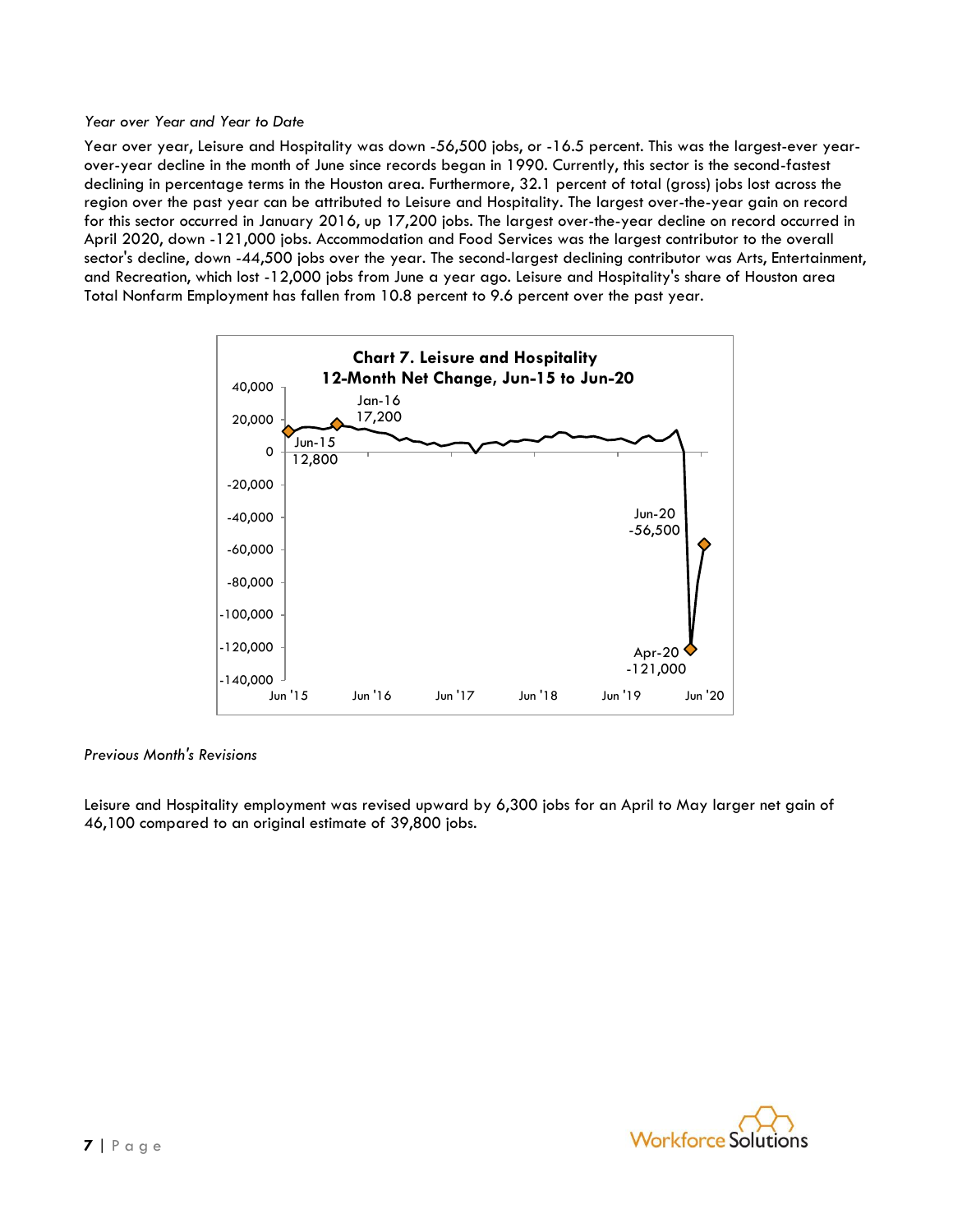### **Professional and Business Services**

#### *One Month Change*

Professional and Business Services was the second-largest gaining sector over the month up 13,600 jobs, or 2.8 percent. This was the largest-ever one-month gain in the month of June since records began in 1990. The largest over-the-month gain on record for this sector occurred in June 2020, up 13,600 jobs. The largest one-month decline on record occurred in April 2020, down -24,700 jobs. Historically in the month of June, Professional and Business Services has on average added 3,800 jobs over the month, which indicates that this month's gains are substantially above the long-term average. Professional and Business Services has never experienced job losses in the month of June since records began even with the Great Recession of 2009, a record upheld this June. Furthermore, June is the only month that can claim this record with other months that typically produce gains being punctuated by a handful of losses over the past two and a half decades. Professional, Scientific, and Technical Services was the largest contributor to the overall sector's increase, up 7,800 jobs over the month. The second-largest contributor was Administrative and Support and Waste Management and Remediation Services, which added 4,600 jobs from May to June. Lastly, Management of Companies and Enterprises contributed 1,200 jobs. **Note: Despite three months of consecutive losses totaling more than -28,000 jobs over March, April, and May, June's record gain implies that just under 50 percent of the losses in the preceding three months have been recovered to-date.**



*Year over Year and Year to Date*

Year over year, Professional and Business Services was down -7,600 jobs, or -1.5 percent. The largest over-theyear gain on record for this sector occurred in November 2012, up 30,800 jobs. The largest over-the-year decline on record occurred in October 2009, down -35,100 jobs. Administrative and Support and Waste Management and Remediation Services was the largest contributor to the overall sector's decline, down -6,700 jobs over the year. The second-largest declining contributor was Management of Companies and Enterprises, which lost -4,700

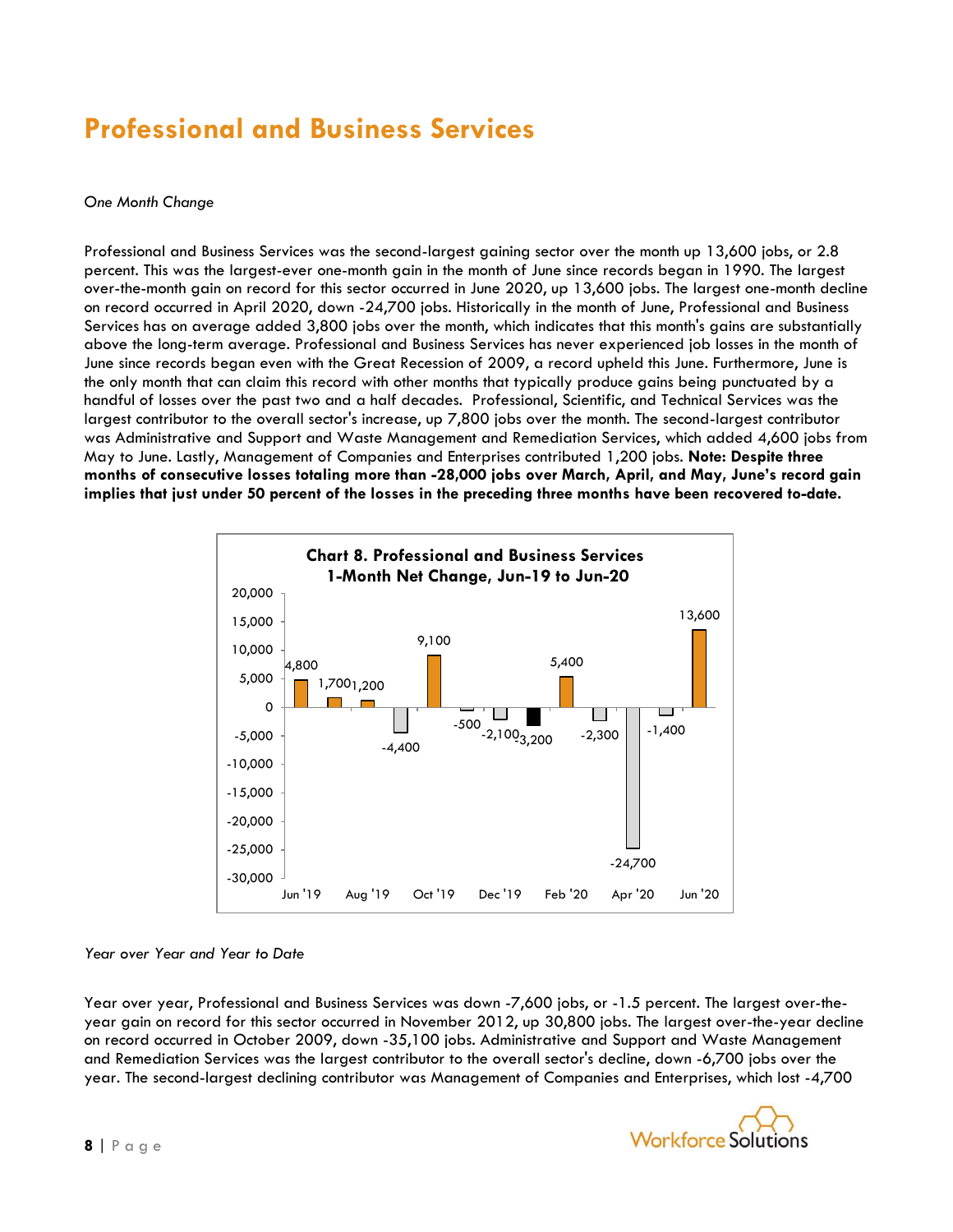jobs from June a year ago. Lastly, Professional, Scientific, and Technical Services offset a portion of the sector's losses with a gain of 3,800 jobs. Professional and Business Services' share of Houston area Total Nonfarm Employment has risen from 16.1 percent to 16.8 percent over the past year.



#### *Previous Month's Revisions*

Professional and Business Services employment was revised downward by -2,700 jobs for an April to May complete erasure of gains leaving a net loss of -1,400 compared to an original estimate of 1,300 jobs.

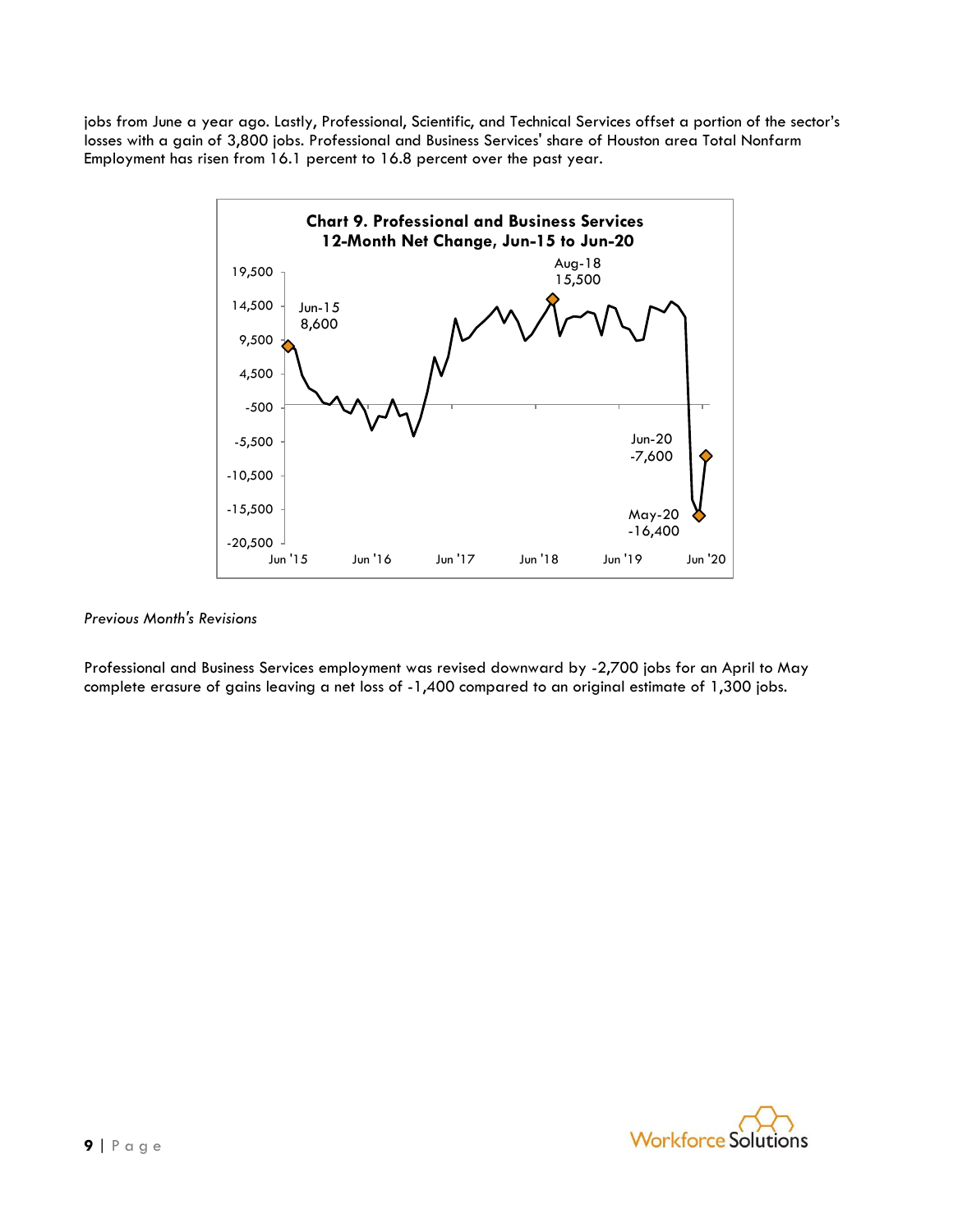## **Trade, Transportation, and Utilities**

#### *One Month Change*

Trade, Transportation, and Utilities was the third-largest gaining sector over the month up 9,300 jobs, or 1.5 percent. This was the largest-ever one-month gain in the month of June since records began in 1990. The largest over-the-month gain on record for this sector occurred in November 2018, up 15,300 jobs. The largest one-month decline on record occurred in April 2020, down -45,800 jobs. Historically in the month of June, Trade, Transportation, and Utilities has on average added 3,400 jobs over the month, which indicates that this month's gains are substantially above the long-term average. June is typically a month of gains for Trade, Transportation, and Utilities with no recorded job losses in this month since records began in 1990, a record that continues with this June's report. **Retail Trade was the largest contributor to the overall sector's increase, up 8,300 jobs over the month and like Leisure and Hospitality has benefitted from the phased reopening of businesses beginning in May. While this industry has not received explicit orders to scale back capacity, uncertainty around the spread of the coronavirus may result in voluntary reductions on the part of employers.** The second-largest contributor was Wholesale Trade, which added 2,400 jobs from May to June. Lastly, Transportation, Warehousing, and Utilities offset a portion of the sector's gains with a loss of -1,400 jobs.



#### *Year over Year and Year to Date*

Year over year, Trade, Transportation, and Utilities was down -15,100 jobs, or -2.4 percent. The largest over-theyear gain on record for this sector occurred in November 2007, up 23,300 jobs. The largest over-the-year decline on record occurred in April 2020, down -33,600 jobs. Wholesale Trade was the largest contributor to the overall sector's decline, down -9,300 jobs over the year. The second-largest declining contributor was Retail Trade, which lost -6,300 jobs from June a year ago. Lastly, Transportation, Warehousing, and Utilities offset a portion of the

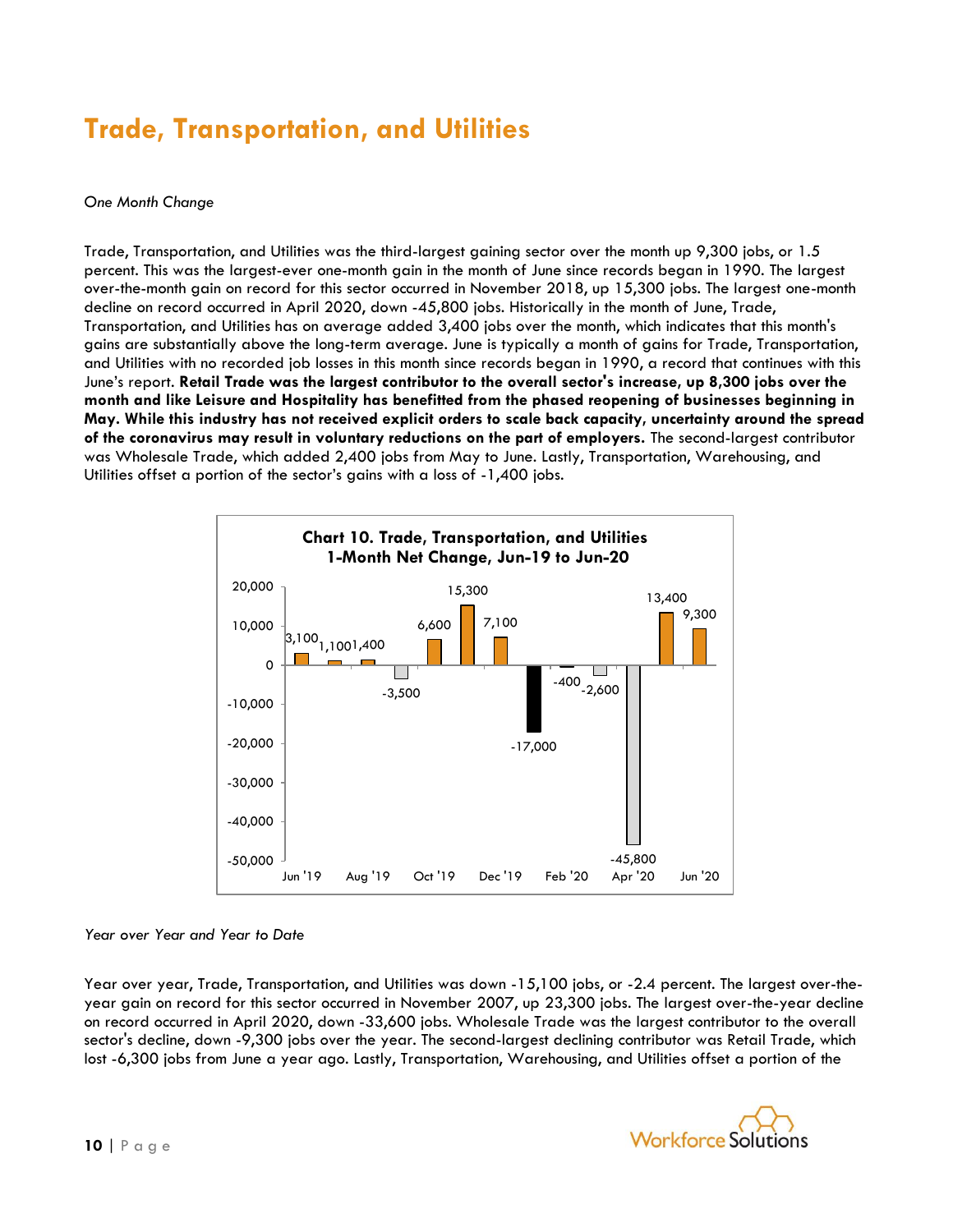sector's losses with a gain of 500 jobs. Trade, Transportation, and Utilities' share of Houston area Total Nonfarm Employment has risen from 19.8 percent to 20.4 percent over the past year.



#### *Previous Month's Revisions*

Trade, Transportation, and Utilities employment was revised downward by -600 jobs for an April to May smaller net gain of 13,400 compared to an original estimate of 14,000 jobs.

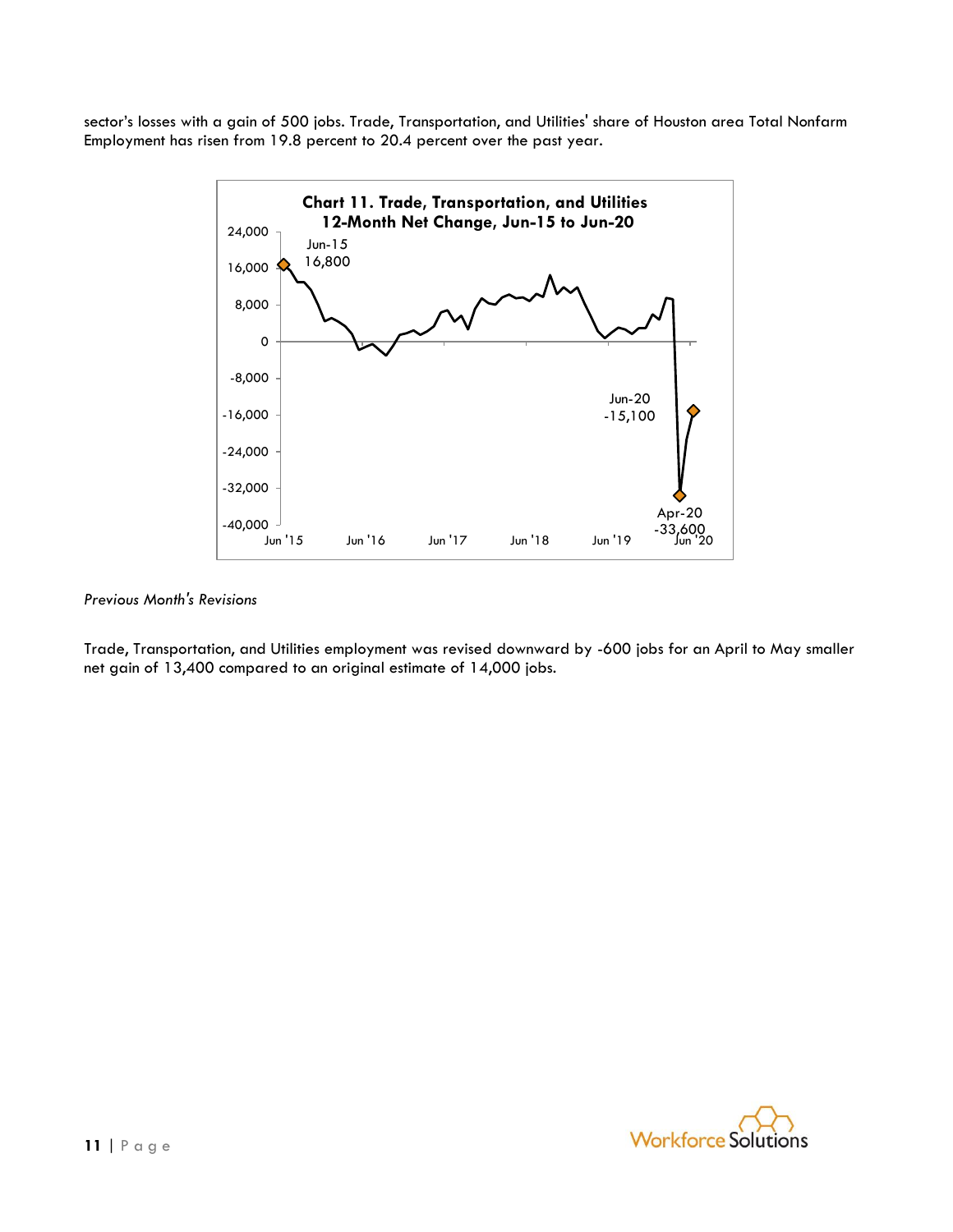### **Education and Health Services**

#### *One Month Change*

Education and Health Services also saw an increase over the month up 7,400 jobs, or 1.9 percent. This was the largest-ever one-month gain in the month of June since records began in 1990. The largest over-the-month gain on record for this sector occurred in May 2020, up 19,700 jobs. The largest one-month decline on record occurred in April 2020, down -47,400 jobs. Historically in the month of June, Education and Health Services has on average lost -400 jobs over the month, which indicates that this month's gains are substantially above the long-term average. Health Care and Social Assistance was the largest contributor to the overall sector's increase, up 7,600 jobs over the month reflecting the resumption of elective healthcare services that began in May. **Note that with rising numbers of COVID-19 cases, the state has halted elective surgical procedures in the major counties corresponding to Texas' largest metros to ensure capacity for potential ICU patients. Again, going forward there remains uncertainty how this will affect employment in the healthcare industry should the reduced capacity extend to other types of elective healthcare.** One component industry that provided a partial offset was Educational Services, which lost -200 jobs from May to June.



#### *Year over Year and Year to Date*

Year over year, Education and Health Services was down -4,900 jobs, or -1.2 percent. This was the largest-ever year-over-year decline in the month of June since records began in 1990. The largest over-the-year gain on record for this sector occurred in March 2015, up 17,600 jobs. The largest over-the-year decline on record occurred in April 2020, down -32,800 jobs. Educational Services was the largest contributor to the overall sector's decline, down -3,200 jobs over the year. The second-largest declining contributor was Health Care and Social Assistance, which lost -1,700 jobs from June a year ago. Education and Health Services' share of Houston area Total Nonfarm Employment has risen from 12.7 percent to 13.3 percent over the past year.

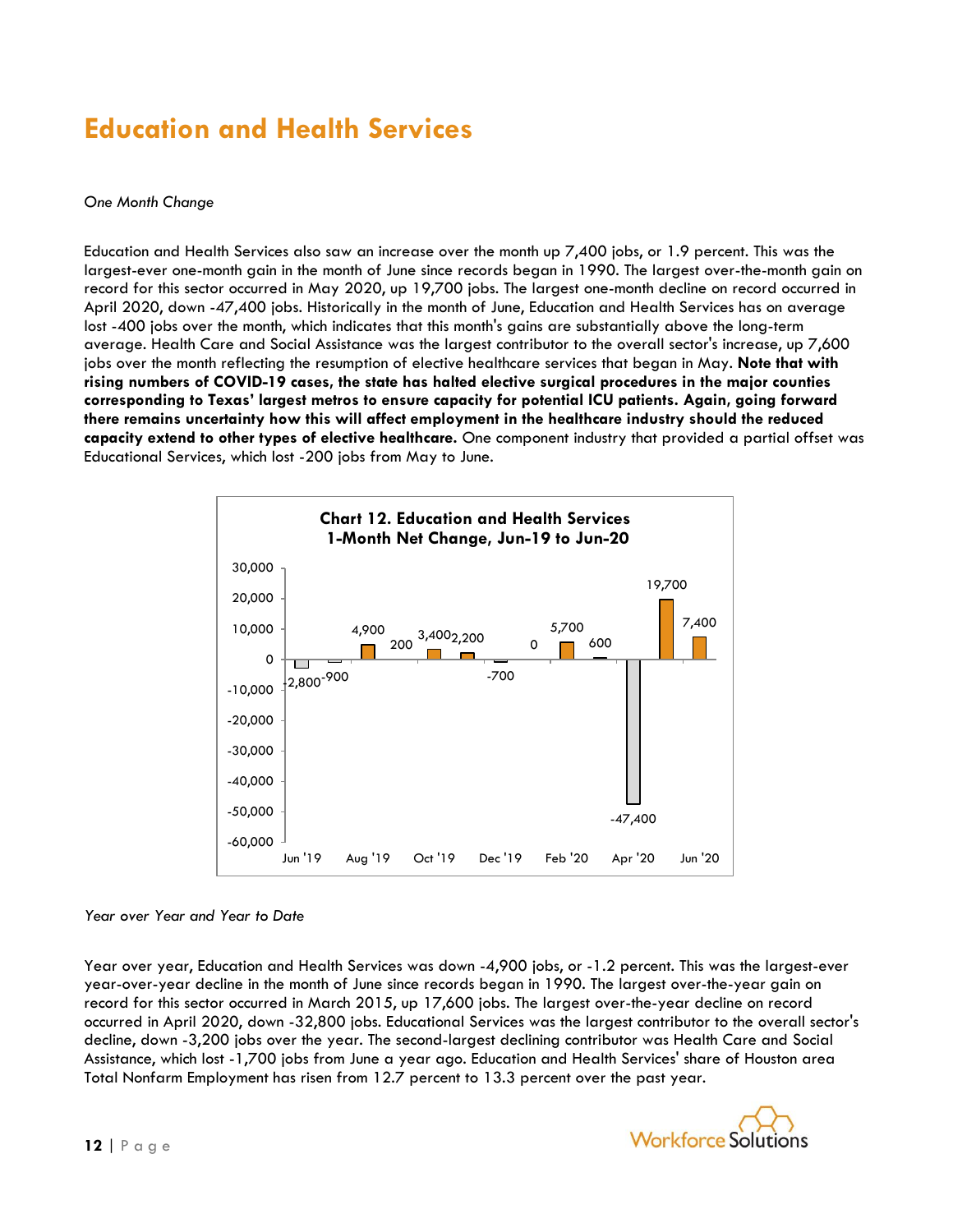

Education and Health Services employment was revised downward by -4,800 jobs for an April to May smaller net gain of 19,700 compared to an original estimate of 24,500 jobs.

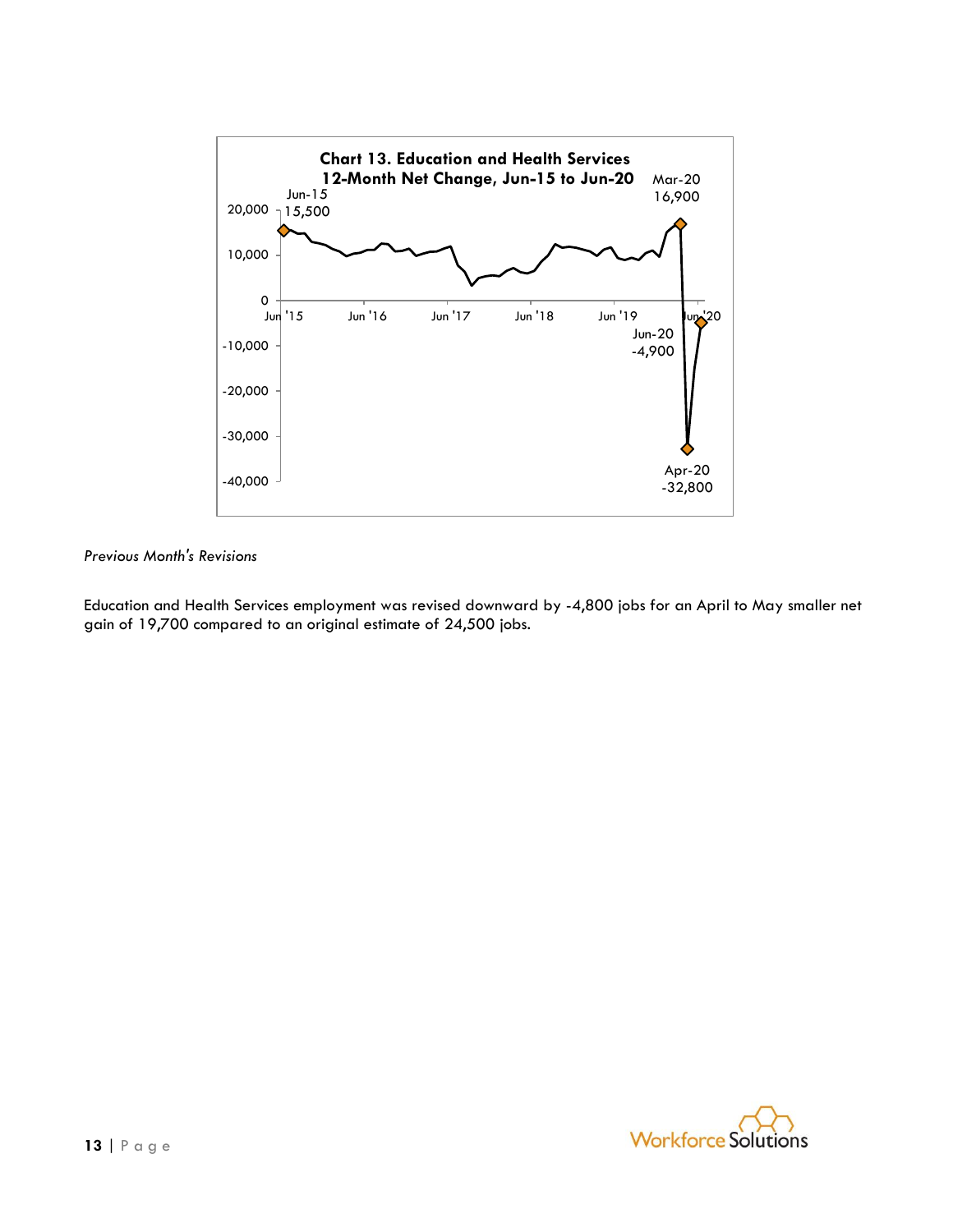### **Other Services**

#### *One Month Change*

Other Services also saw an increase over the month up 7,000 jobs, or 7.6 percent. This was the largest-ever onemonth gain in the month of June since records began in 1990. The largest over-the-month gain on record for this sector occurred in June 2020, up 7,000 jobs. The largest one-month decline on record occurred in April 2020, down -28,500 jobs. Historically in the month of June, Other Services has on average added 3,600 jobs over the month, which indicates that this month's gains are substantially above the long-term average. Since records began in 1990, Other Services has never posted job losses in the month of June. **Note: With June's increase it appears that the phased reopening since May has finally translated to the start of a recovery in this sector, after May's lackluster performance, and includes various services such as Automotive Repair and Personal Care e.g. salons, barbers, etc.**



*Year over Year and Year to Date*

Year over year, Other Services was down -18,800 jobs, or -15.9 percent. This was the largest-ever year-overyear decline in the month of June since records began in 1990. The largest over-the-year gain on record for this sector occurred in March 2020, up 5,900 jobs. The largest over-the-year decline on record occurred in May 2020, down -25,100 jobs. Other Services' share of Houston area Total Nonfarm Employment has fallen from 3.7 percent to 3.3 percent over the past year.

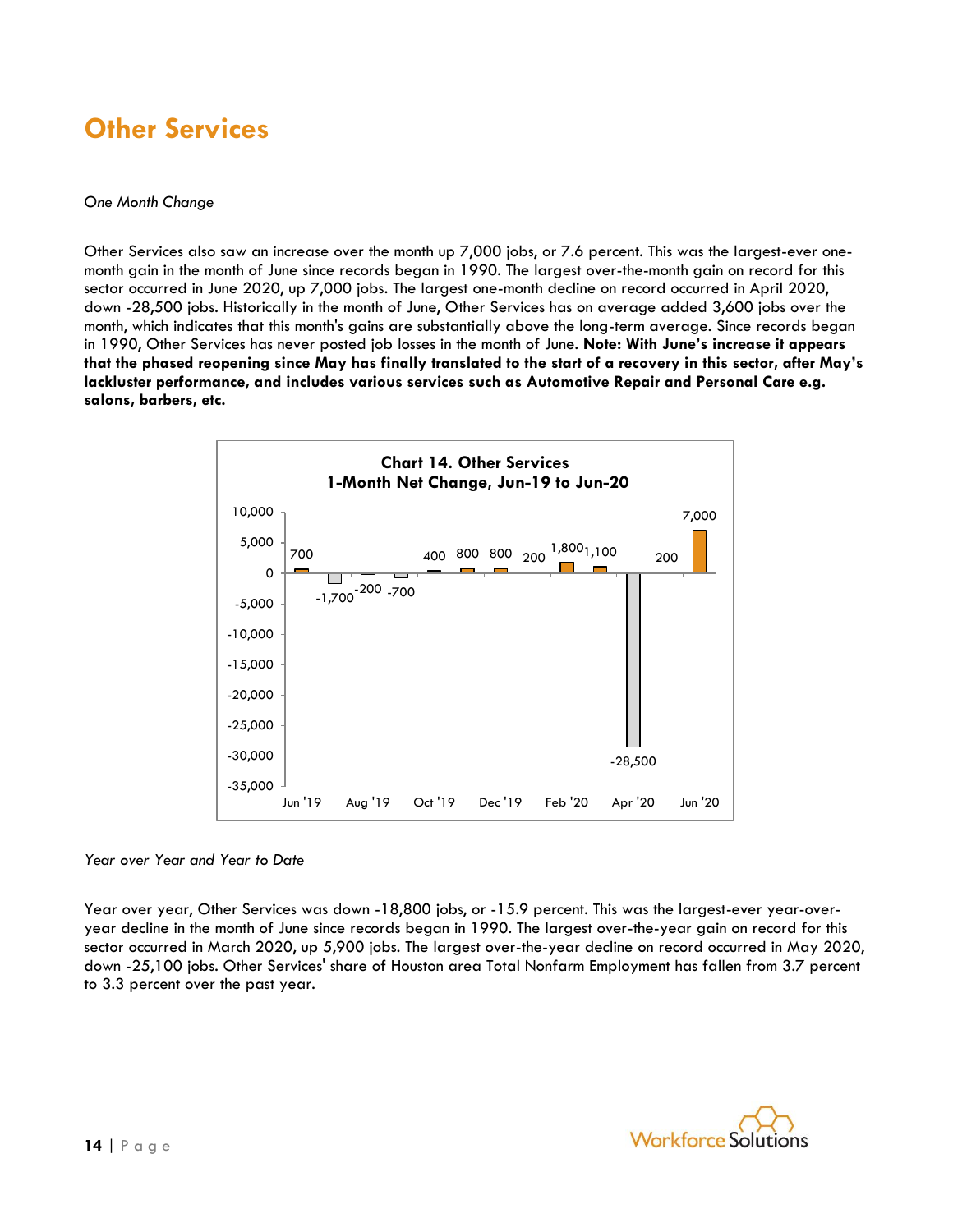

Other Services employment was revised upward by 1,000 jobs for an April to May complete erasure of losses resulting in a net gain of 200 compared to an original estimate of -800 jobs.

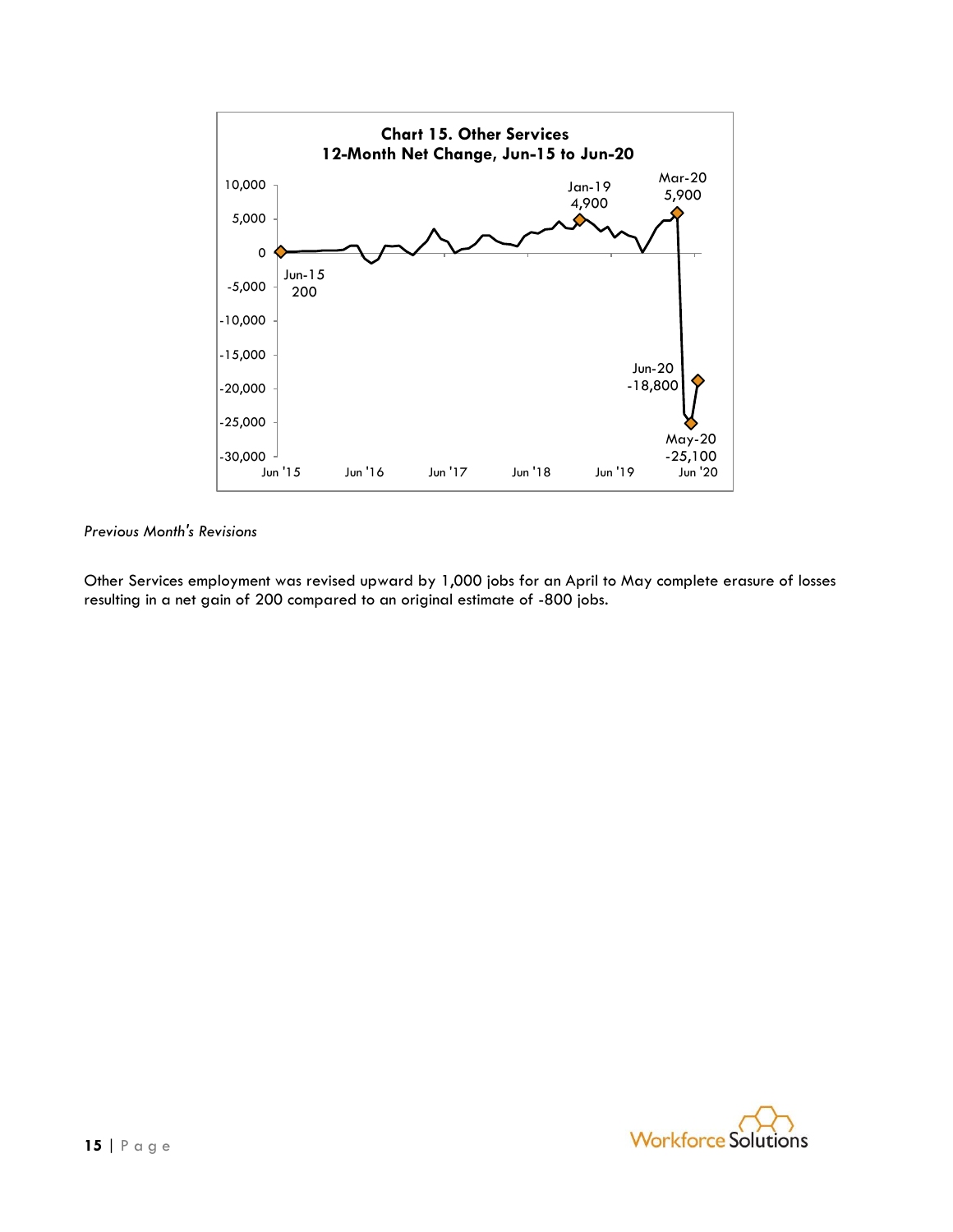### **Construction**

#### *One Month Change*

Construction also saw an increase over the month up 3,000 jobs, or 1.4 percent. The largest over-the-month gain on record for this sector occurred in May 2020, up 7,300 jobs. The largest one-month decline on record occurred in April 2020, down -25,200 jobs. Historically in the month of June, Construction has on average added 600 jobs over the month, which indicates that this month's gains are substantially above the long-term average. Roughly twothirds of the time over the past two and a half decades, Construction has posted gains in the month of June. Specialty Trade Contractors was the largest contributor to the overall sector's increase, up 3,100 jobs over the month. The second-largest contributor was Construction of Buildings, which added 1,100 jobs from May to June. Lastly, Heavy and Civil Engineering Construction offset a portion of the sector's gains with a loss of -1,200 jobs.



*Year over Year and Year to Date*

Year over year, Construction was down -12,000 jobs, or -5.1 percent. The largest over-the-year gain on record for this sector occurred in December 2014, up 19,700 jobs. The largest over-the-year decline on record occurred in November 2009, down -33,700 jobs. Specialty Trade Contractors was the largest contributor to the overall sector's decline, down -13,500 jobs over the year. The second-largest declining contributor was Construction of Buildings, which lost -800 jobs from June a year ago. Lastly, Heavy and Civil Engineering Construction offset a portion of the sector's losses with a gain of 2,300 jobs. Construction's share of Houston area Total Nonfarm Employment has remained constant at 7.5 percent over the past year.

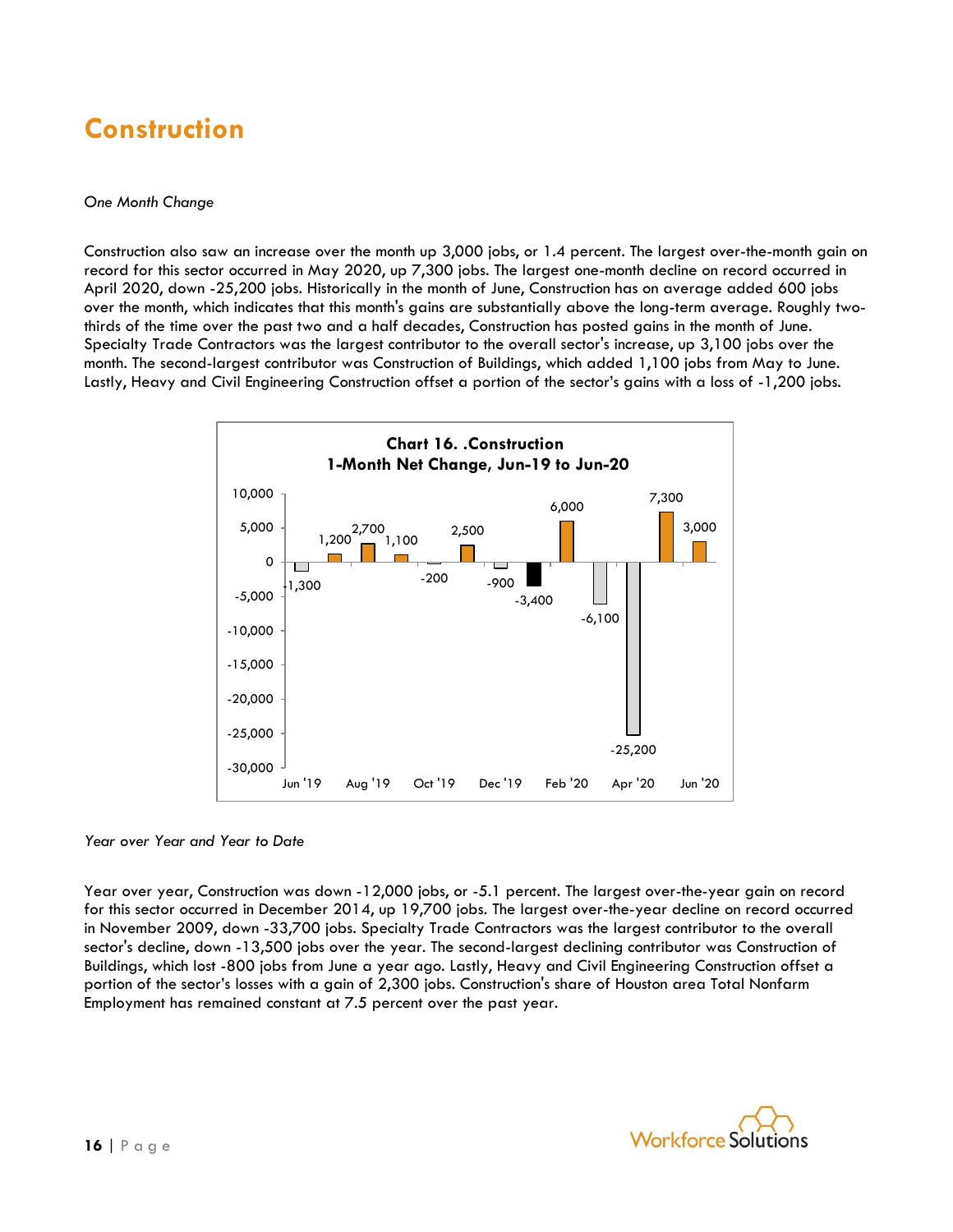

Construction employment was revised downward by -800 jobs for an April to May smaller net gain of 7,300 compared to an original estimate of 8,100 jobs.

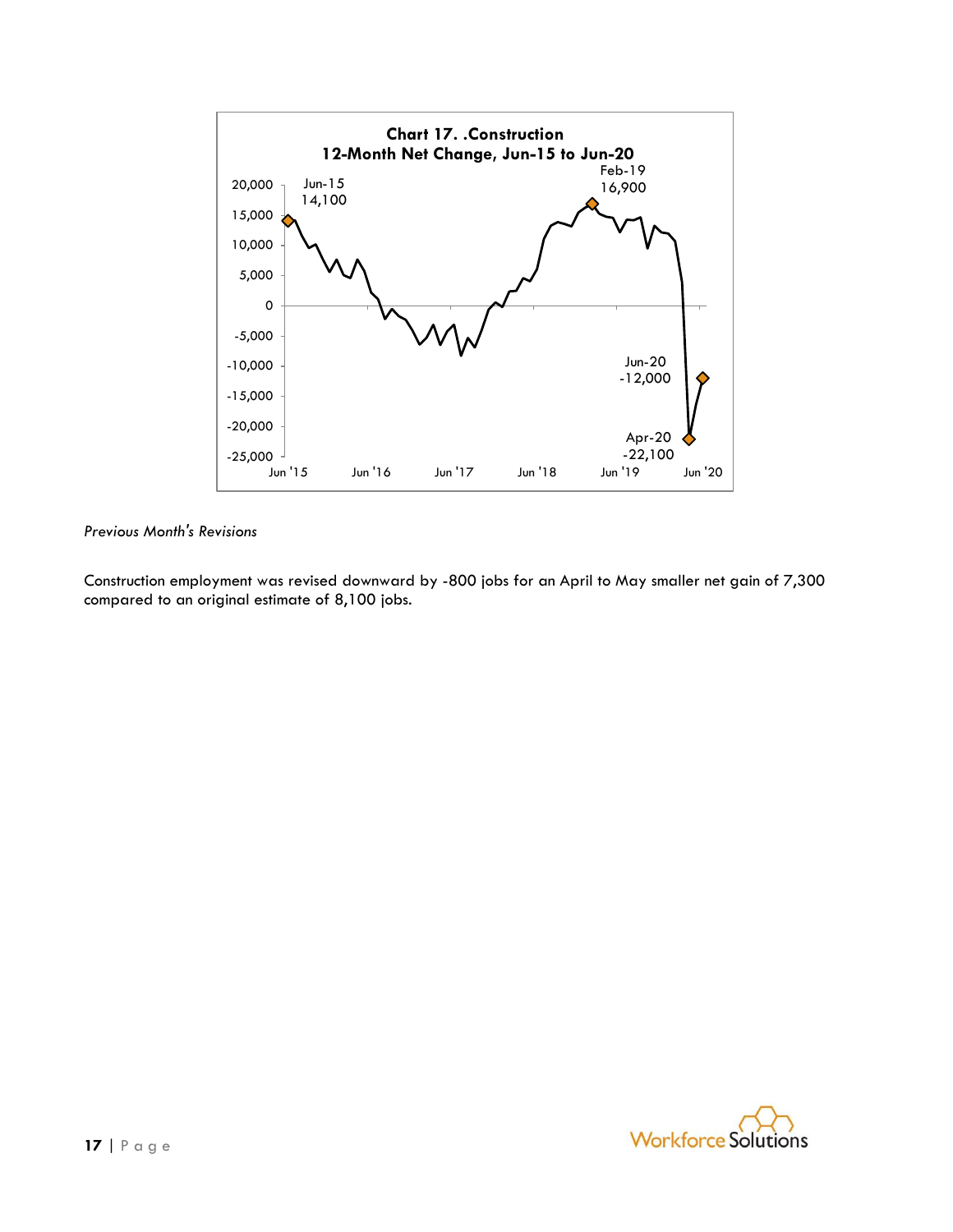### **Financial Activities**

#### *One Month Change*

Financial Activities also saw an increase over the month up 1,400 jobs, or 0.9 percent. The largest over-the-month gain on record for this sector occurred in October 2017, up 2,000 jobs. The largest one-month decline on record occurred in April 2020, down -5,200 jobs. Historically in the month of June, Financial Activities has on average added 900 jobs over the month, which indicates that this month's gains are substantially above the long-term average. June has proven to be a reliable month for job gains in Financial Activities historically with only one instance of job losses occurring in 1992, a record upheld with June's gains. Finance and Insurance was the largest contributor to the overall sector's increase, up 1,000 jobs over the month. The second-largest contributor was Real Estate and Rental and Leasing, which added 400 jobs from May to June.



*Year over Year and Year to Date*

Year over year, Financial Activities was down -2,000 jobs, or -1.2 percent. The largest over-the-year gain on record for this sector occurred in September 1998, up 9,000 jobs. The largest over-the-year decline on record occurred in August 2009, down -6,300 jobs. Real Estate and Rental and Leasing was the largest contributor to the overall sector's decline, down -3,000 jobs over the year. One component industry that provided a partial offset was Finance and Insurance, which gained 1,000 jobs from June a year ago. Financial Activities' share of Houston area Total Nonfarm Employment has risen from 5.3 percent to 5.5 percent over the past year.

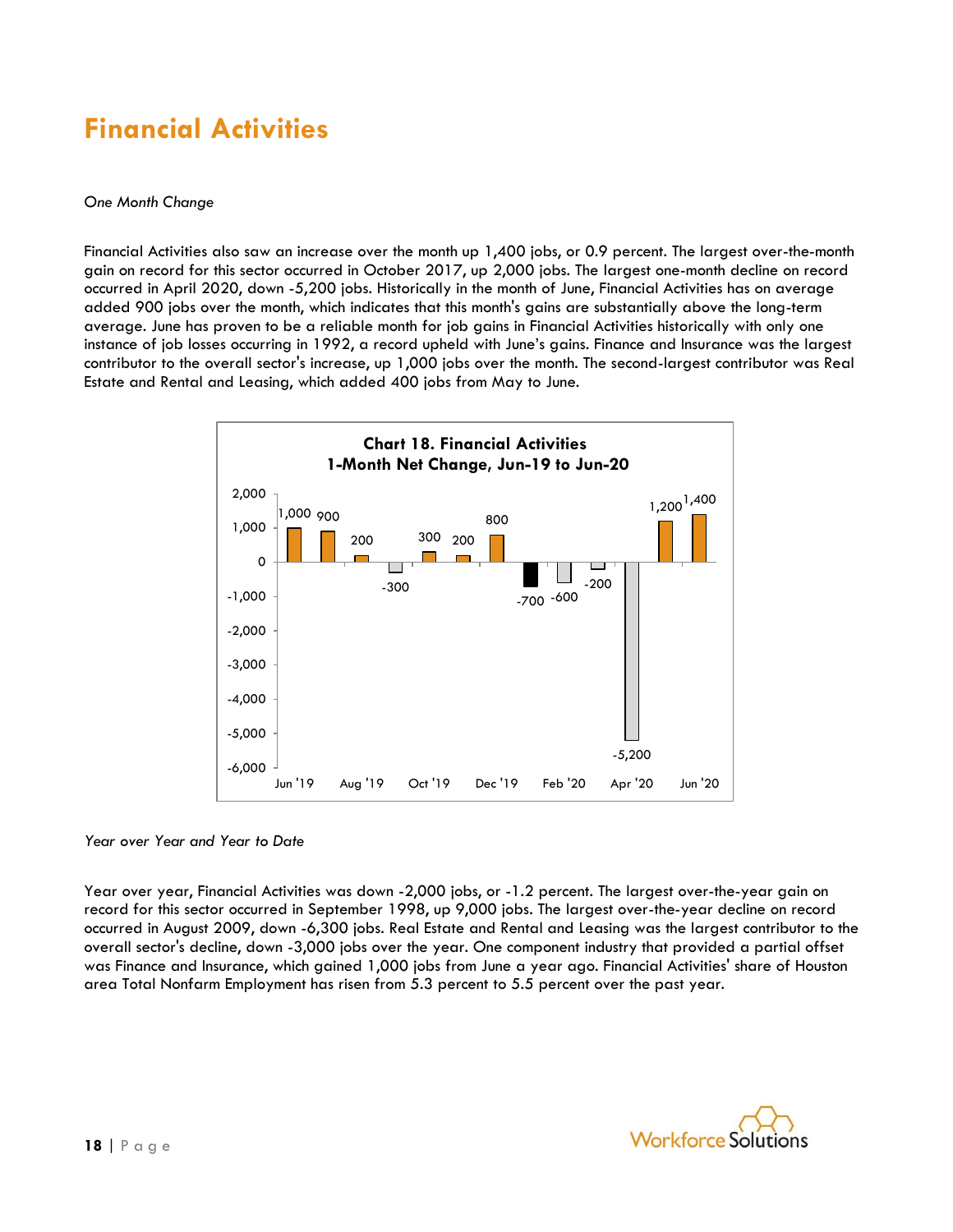

Financial Activities employment was revised downward by -1,200 jobs for a April to May smaller net gain of 1,200 compared to an original estimate of 2,400 jobs.

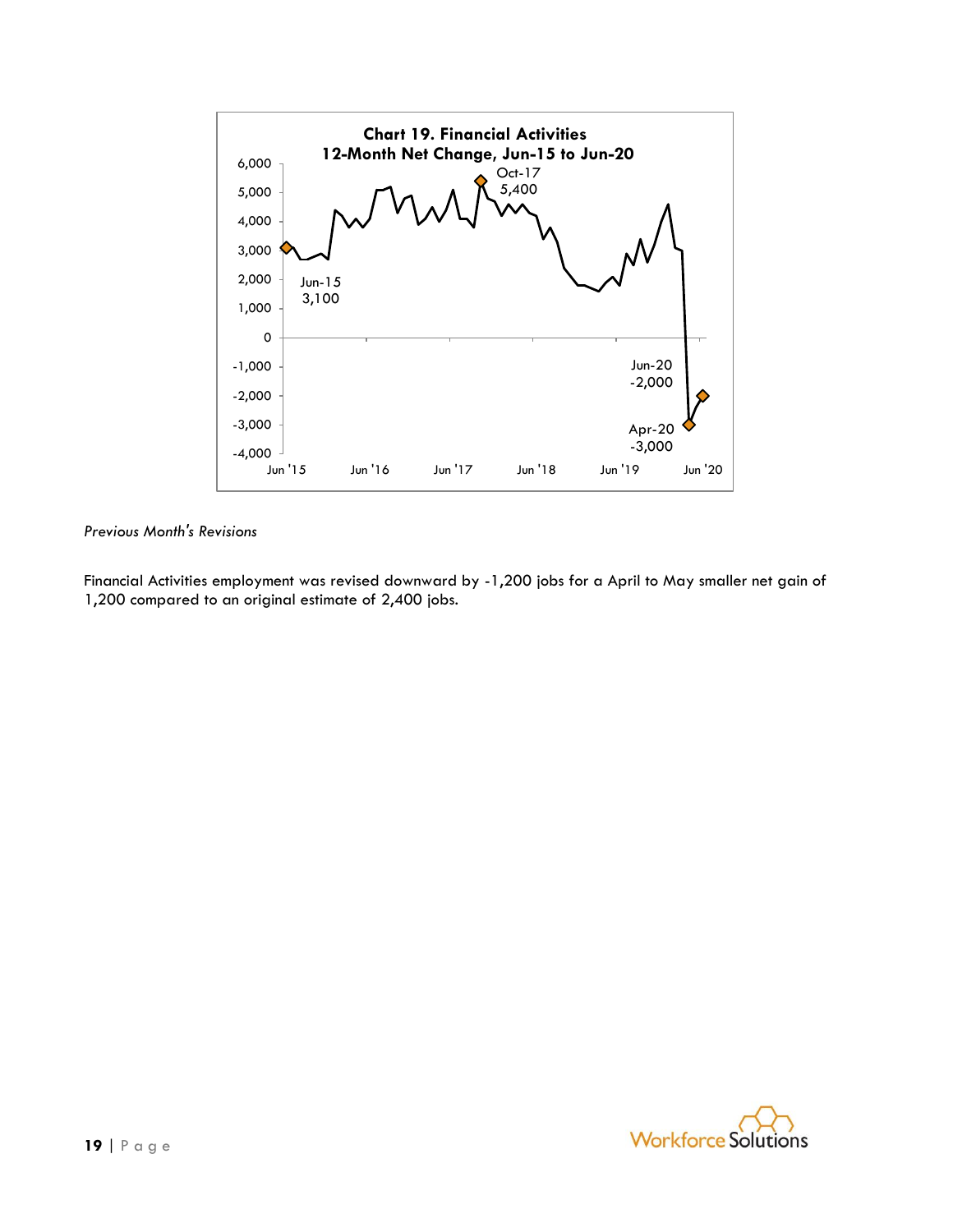### **DECLINING INDUSTRY HIGHLIGHTS**

### **Government**

#### *One Month Change*

Government was the largest declining sector over the month down -11,400 jobs, or -2.8 percent. The largest overthe-month gain on record for this sector occurred in September 2013, up 22,500 jobs. The largest one-month decline on record occurred in April 2020, down -11,500 jobs. Historically in the month of June, Government has on average lost -7,300 jobs over the month, which indicates that this month's losses are substantially below the longterm average. **June employment in Government typically declines, driven by the temporary shedding of jobs in public education, which coincides with the end of the school year. However, significant losses were reported in both April and May of this year due to disruption from the coronavirus and the failure of Federal Government employment to rise resulting the Decennial Census currently being conducted with a minimal number of field data collectors**. Note that these losses continue throughout July and August. Local Government was the largest contributor to the overall sector's decline, down -6,800 jobs over the month. The second-largest declining contributor was State Government, which lost -4,700 jobs from May to June. Lastly, Federal Government offset a portion of the sector's losses with a gain of 100 jobs.



#### *Year over Year and Year to Date*

Year over year, Government was down -17,900 jobs, or -4.3 percent. This was the largest-ever year-over-year decline in the month of June since records began in 1990. The largest over-the-year gain on record for this sector occurred in May 2010, up 19,100 jobs. The largest over-the-year decline on record occurred in June 2020, down -17,900 jobs. Local Government was the largest contributor to the overall sector's decline, down -10,100 jobs over

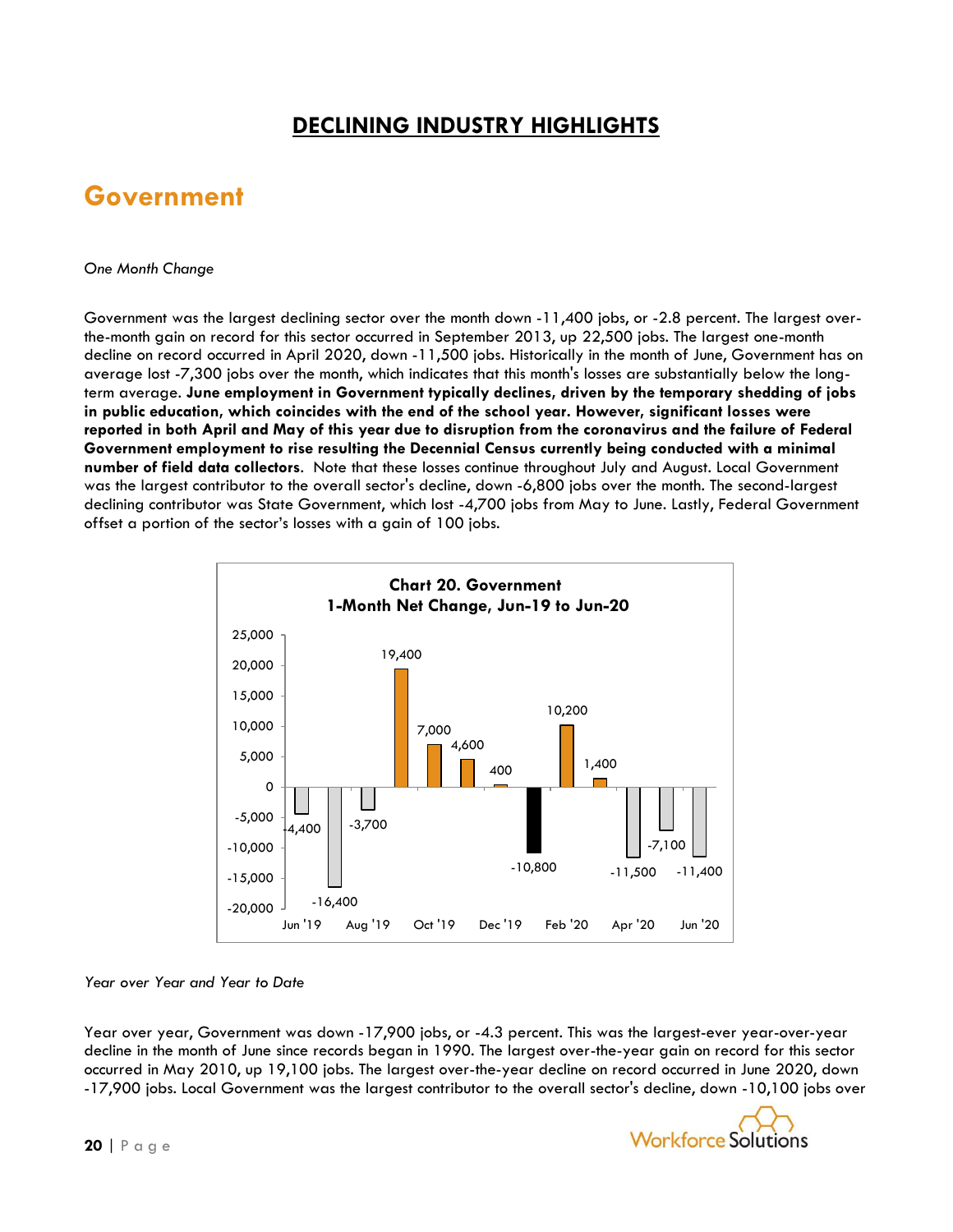the year. The second-largest declining contributor was State Government, which lost -8,700 jobs from June a year ago. Lastly, Federal Government offset a portion of the sector's losses with a gain of 900 jobs. Government's share of Houston area Total Nonfarm Employment has risen from 13.2 percent to 13.3 percent over the past year.



#### *Previous Month's Revisions*

Government employment was revised upward by 1,000 jobs for an April to May smaller net loss of -7,100 compared to an original estimate of -8,100 jobs.

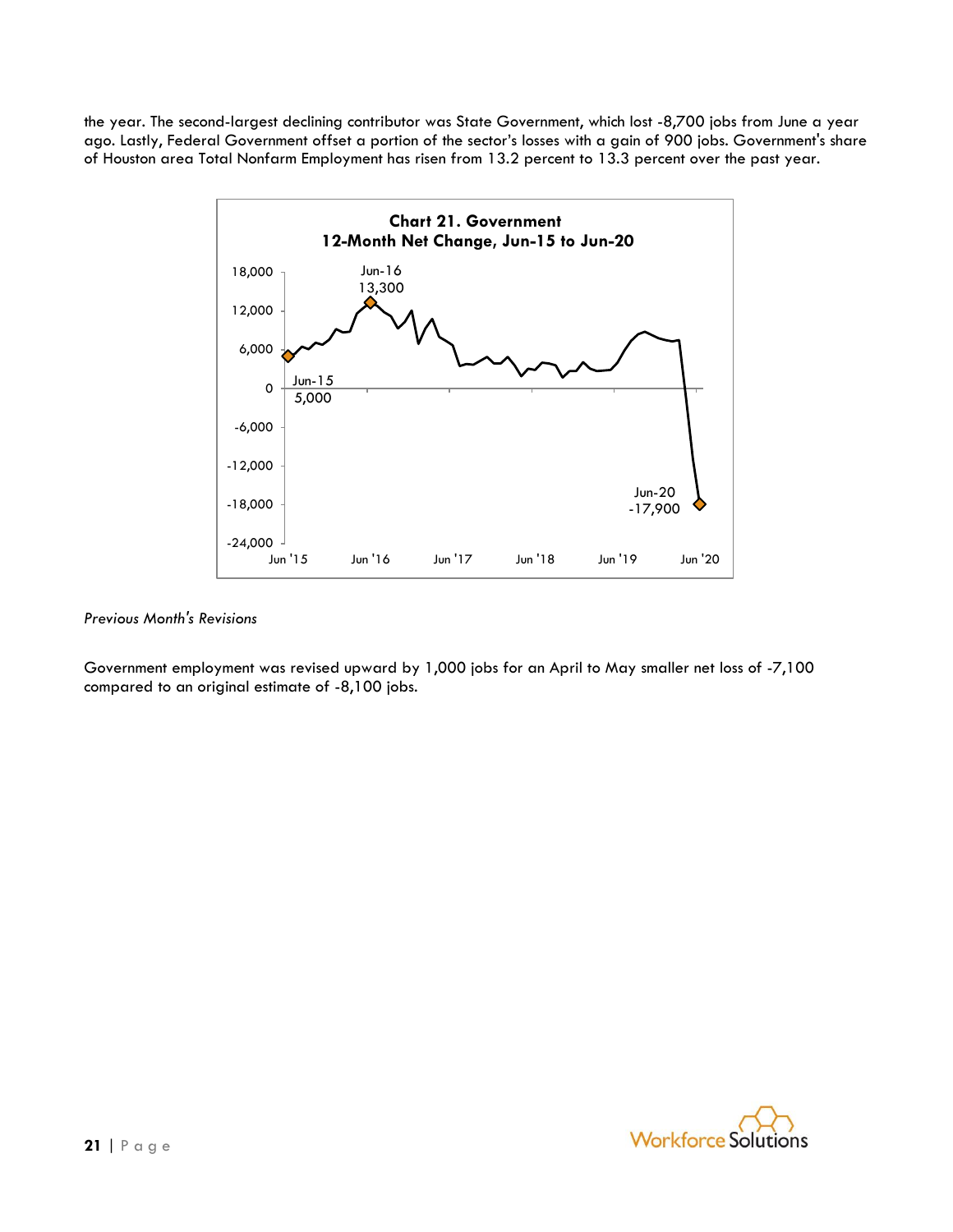### **Manufacturing**

#### *One Month Change*

Manufacturing was the second-largest declining sector over the month down -3,000 jobs, or -1.3 percent. **This was the largest-ever one-month decline in the month of June since records began in 1990.** The largest over-themonth gain on record for this sector occurred in May 2020, up 3,700 jobs. The largest one-month decline on record occurred in April 2020, down -11,600 jobs. Historically in the month of June, Manufacturing has on average added 1,700 jobs over the month, which indicates that this month's losses are substantially below the long-term average. June employment in Manufacturing typically sees increases however the recent slowdown related to low oil prices resulted in two of only three declines in the history of the series, which took place in 2015 and 2016 with the other having occurring during the national recession of 2009 and now the current recession declared as February 2020. **Durable Goods was the largest contributor to the overall sector's decline, down -3,100 jobs over the month and has now declined for four consecutive months for total loss of nearly -11,000 jobs. Losses in this subsector of Manufacturing a likely related to the initial effects of the economic shutdown and continued by the industry's dependence on the oil and gas industry currently demonstrating significant weakness.** One component industry that provided a partial offset was Non-Durable Goods, which gained 100 jobs from May to June.



#### *Year over Year and Year to Date*

Year over year, Manufacturing was down -18,300 jobs, or -7.7 percent. The largest over-the-year gain on record for this sector occurred in June 2012, up 17,700 jobs. The largest over-the-year decline on record occurred in November 2009, down -28,800 jobs. Durable Goods was the largest contributor to the overall sector's decline, down -13,800 jobs over the year. The second-largest declining contributor was Non-Durable Goods, which lost -

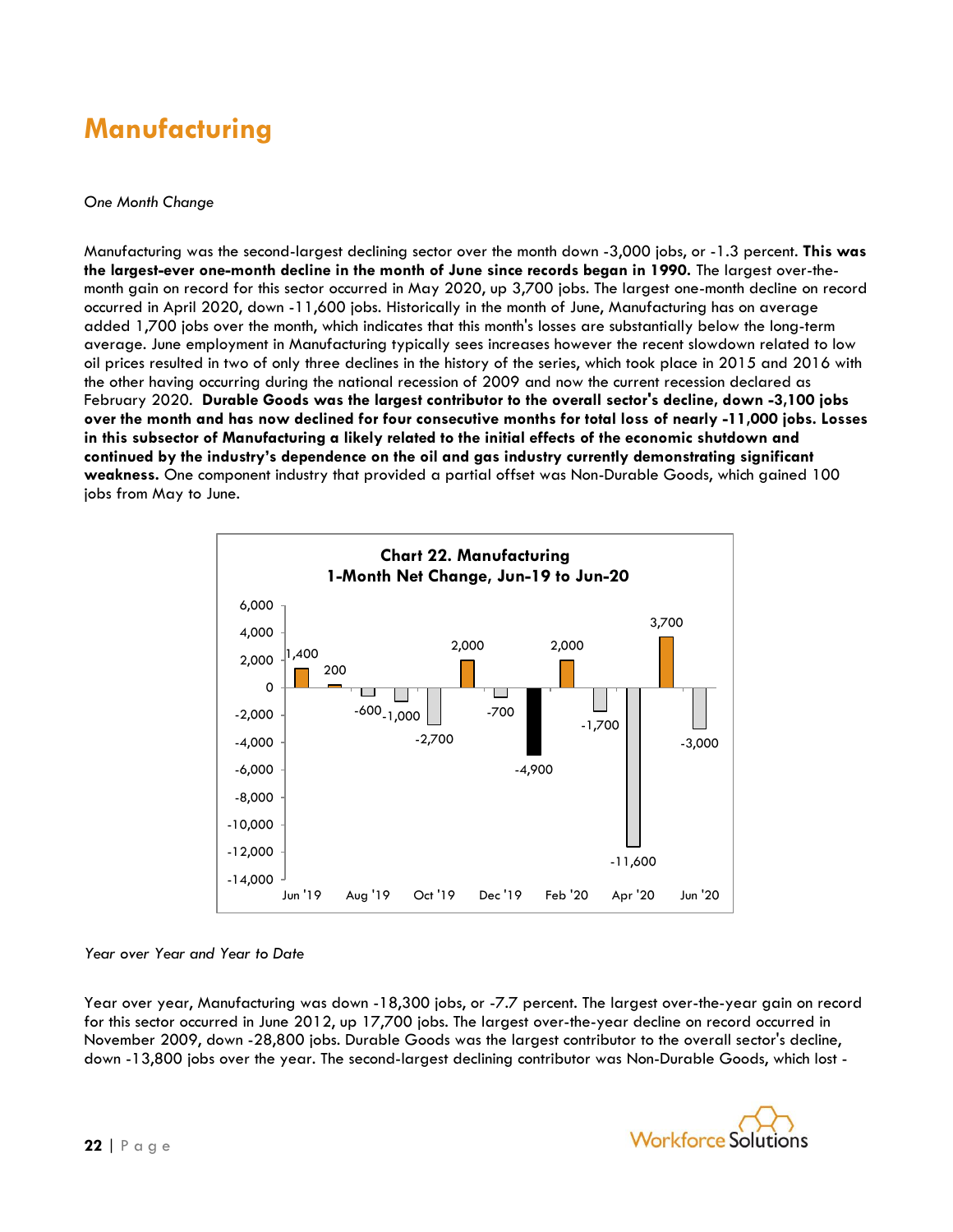4,500 jobs from June a year ago. Manufacturing's share of Houston area Total Nonfarm Employment has fallen from 7.5 percent to 7.4 percent over the past year.



#### *Previous Month's Revisions*

Manufacturing employment was revised upward by 4,500 jobs for an April to May complete erasure of losses resulting in a net gain of 3,700 compared to an original estimate of -800 jobs.

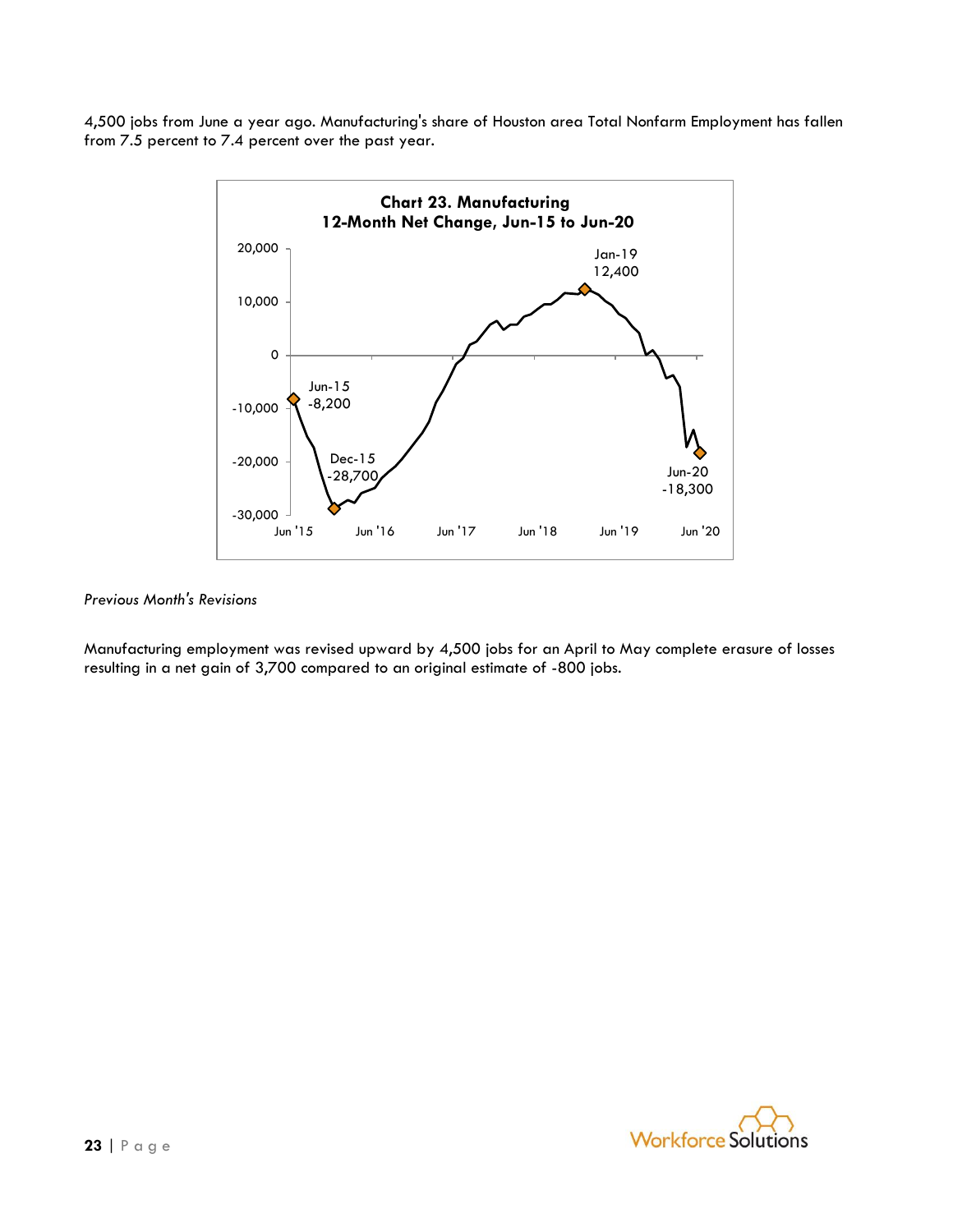## **Mining and Logging**

#### *One Month Change*

Mining and Logging was the third-largest declining sector over the month down -400 jobs, or -0.6 percent. The largest over-the-month gain on record for this sector occurred in June 2011, up 2,800 jobs. The largest one-month decline on record occurred in April 2020, down -8,600 jobs. Historically in the month of June, Mining and Logging has on average added 800 jobs over the month, which indicates that this month's losses are substantially below the long-term average. **Gains are typical in June in Mining and Logging with only two previous instances of losses corresponding to national recessions and a decline in June 2015 as a result of the local economic slowdown related to low oil prices. We can now add the current recession combined with recent low oil prices.** Support Activities for Mining was the largest contributor to the overall sector's decline, down -700 jobs over the month. One component industry that provided a partial offset was Other Mining and Logging Undefined\*, which gained 100 jobs from May to June. Lastly, Oil and Gas Extraction offset a portion of the sector's losses with a gain of 200 jobs. **Continued weakness in this sector is expected given a 75-percent decline in the total active rig count since late-December of 2018, reaching a multi-decade low.**



#### *Year over Year and Year to Date*

Year over year, Mining and Logging was down -19,100 jobs, or -23.7 percent. This was the largest-ever yearover-year decline in the month of June since records began in 1990. The largest over-the-year gain on record for this sector occurred in December 2011, up 11,900 jobs. The largest over-the-year decline on record occurred in January 2016, down -21,800 jobs. Support Activities for Mining was the largest contributor to the overall sector's decline, down -13,900 jobs over the year. The second-largest declining contributor was Oil and Gas Extraction, which lost -5,700 jobs from June a year ago. Lastly, Other Mining and Logging Undefined\* offset a portion of the

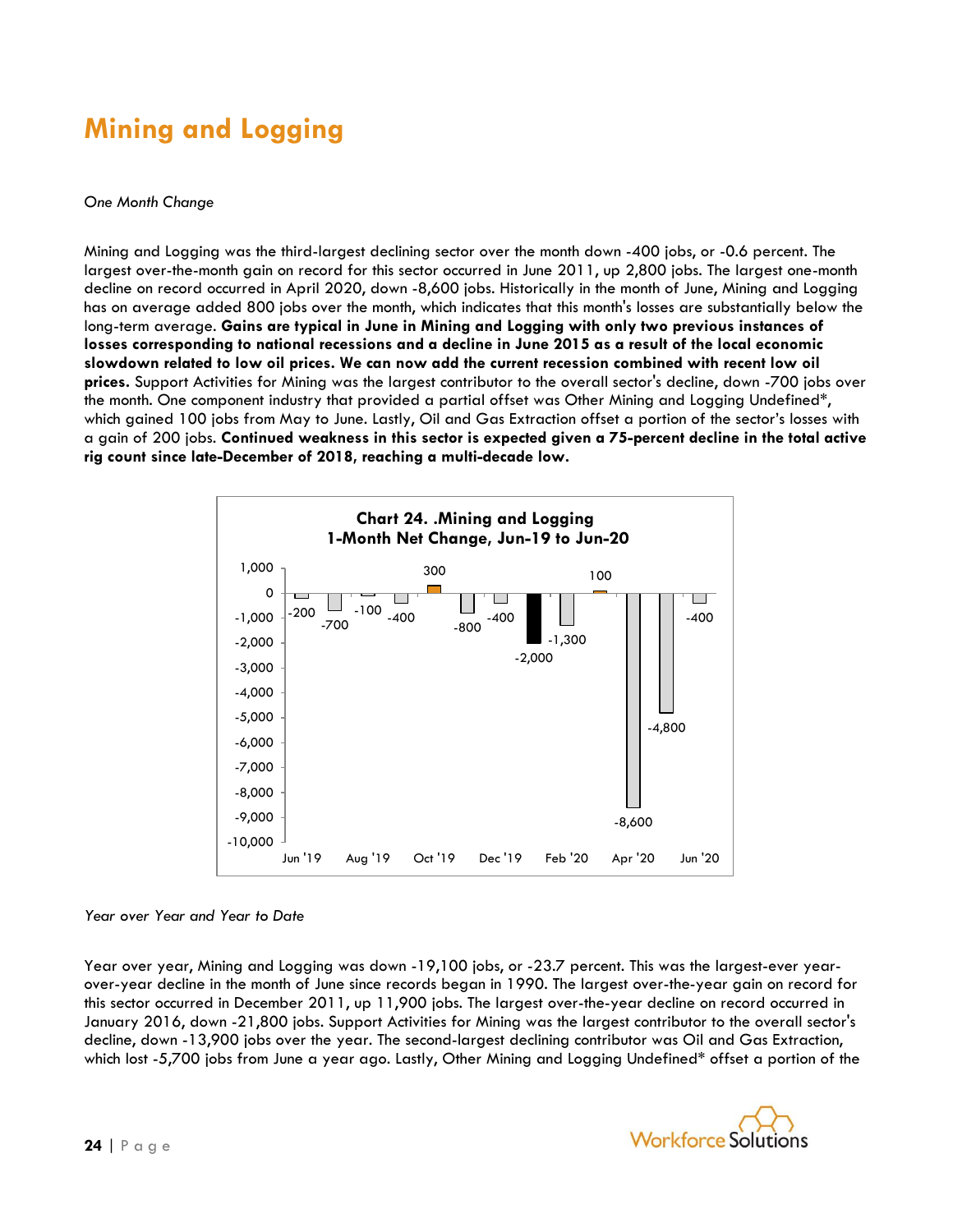sector's losses with a gain of 500 jobs. Mining and Logging's share of Houston area Total Nonfarm Employment has fallen from 2.6 percent to 2.1 percent over the past year.



#### *Previous Month's Revisions*

Mining and Logging employment was revised upward by 1,600 jobs for a April to May smaller net loss of -4,800 compared to an original estimate of -6,400 jobs.

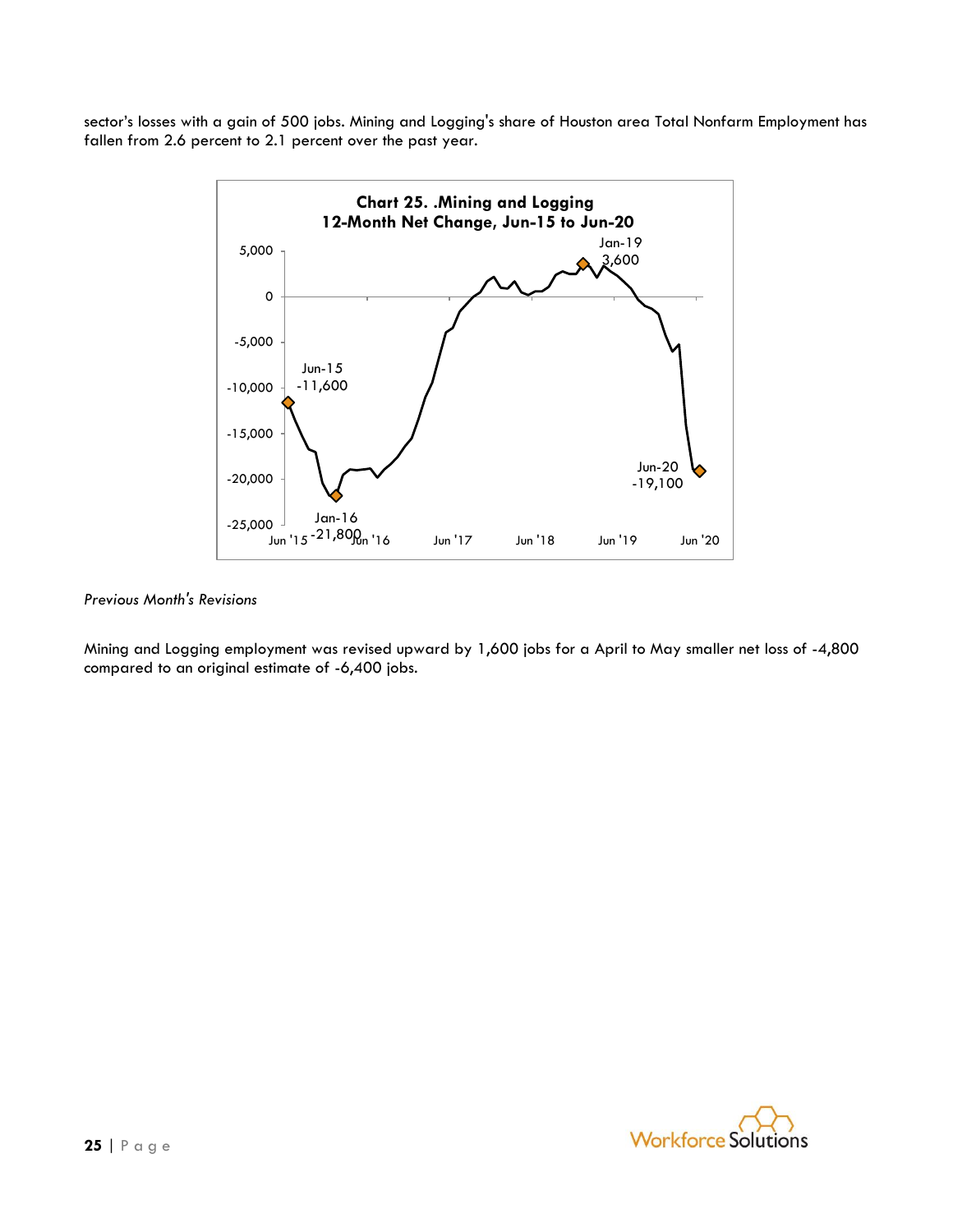### **Information**

#### *One Month Change*

Information also saw a decrease over the month down -100 jobs, or -0.3 percent. The largest over-the-month gain on record for this sector occurred in July 1994, up 1,500 jobs. The largest one-month decline on record occurred in April 2020, down -3,100 jobs. Historically in the month of June, Information has on average added 300 jobs over the month, which indicates that this month's losses are somewhat below the long-term average. Information typically experiences job gains in June with four instances of zero net changes and one instance of job losses since records began in 1990 prior this June's loss.



*Year over Year and Year to Date*

Year over year, Information was down -3,700 jobs, or -11.2 percent. The largest over-the-year gain on record for this sector occurred in June 1997, up 4,600 jobs. The largest over-the-year decline on record occurred in April 2002, down -7,000 jobs. The absolute number of jobs in this sector most recently peaked in June 2016 at 33,100 before reaching a low of 31,200 in October 2017. Since that time, employment levels have risen by -1,800, which implies that 94.7 percent of the -1,900 jobs lost in this sector have been recovered to date. Information's share of Houston area Total Nonfarm Employment has remained constant at 1.1 percent over the past year.

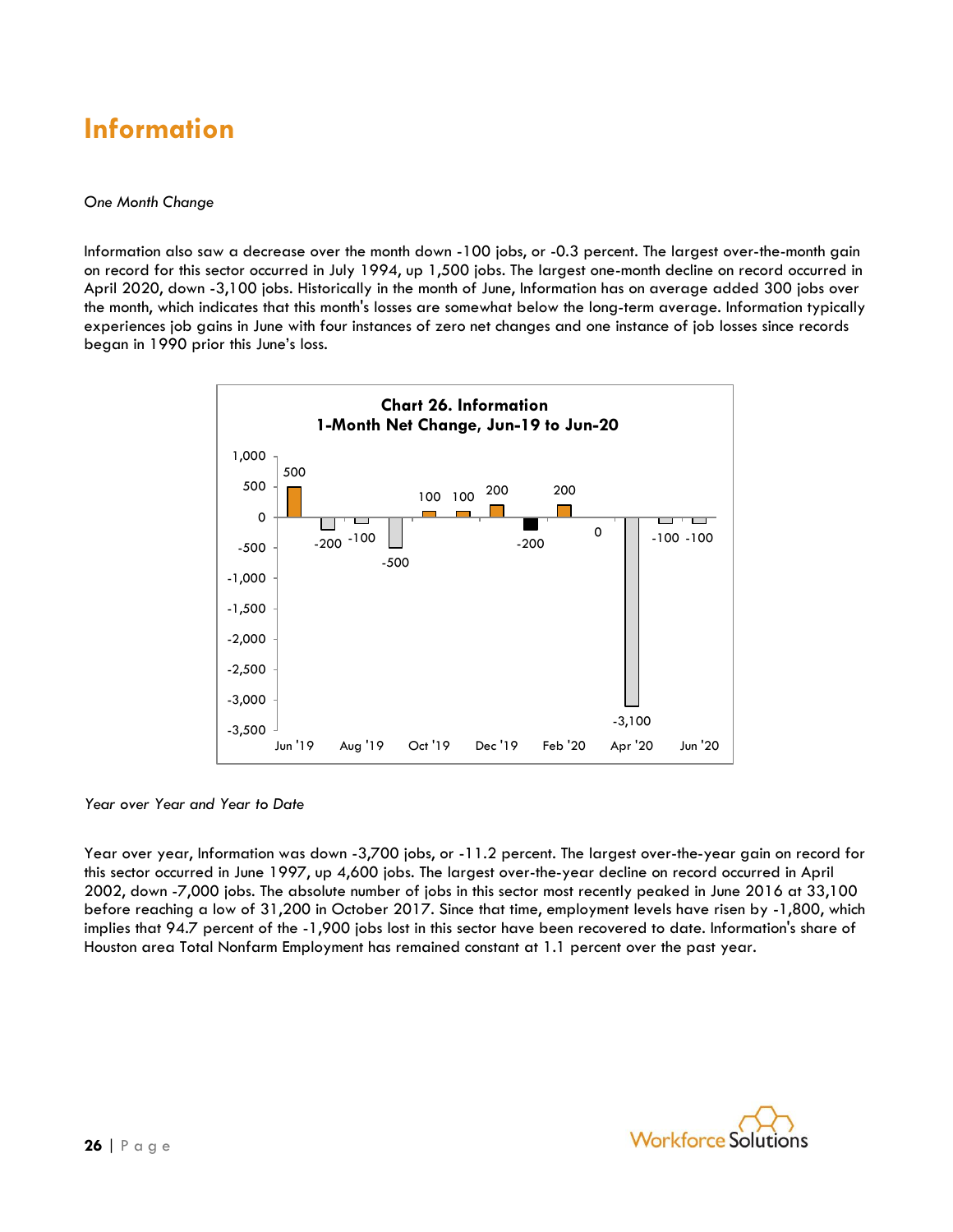

Information employment was revised upward by 100 jobs for an April to May smaller net loss of -100 compared to an original estimate of -200 jobs.

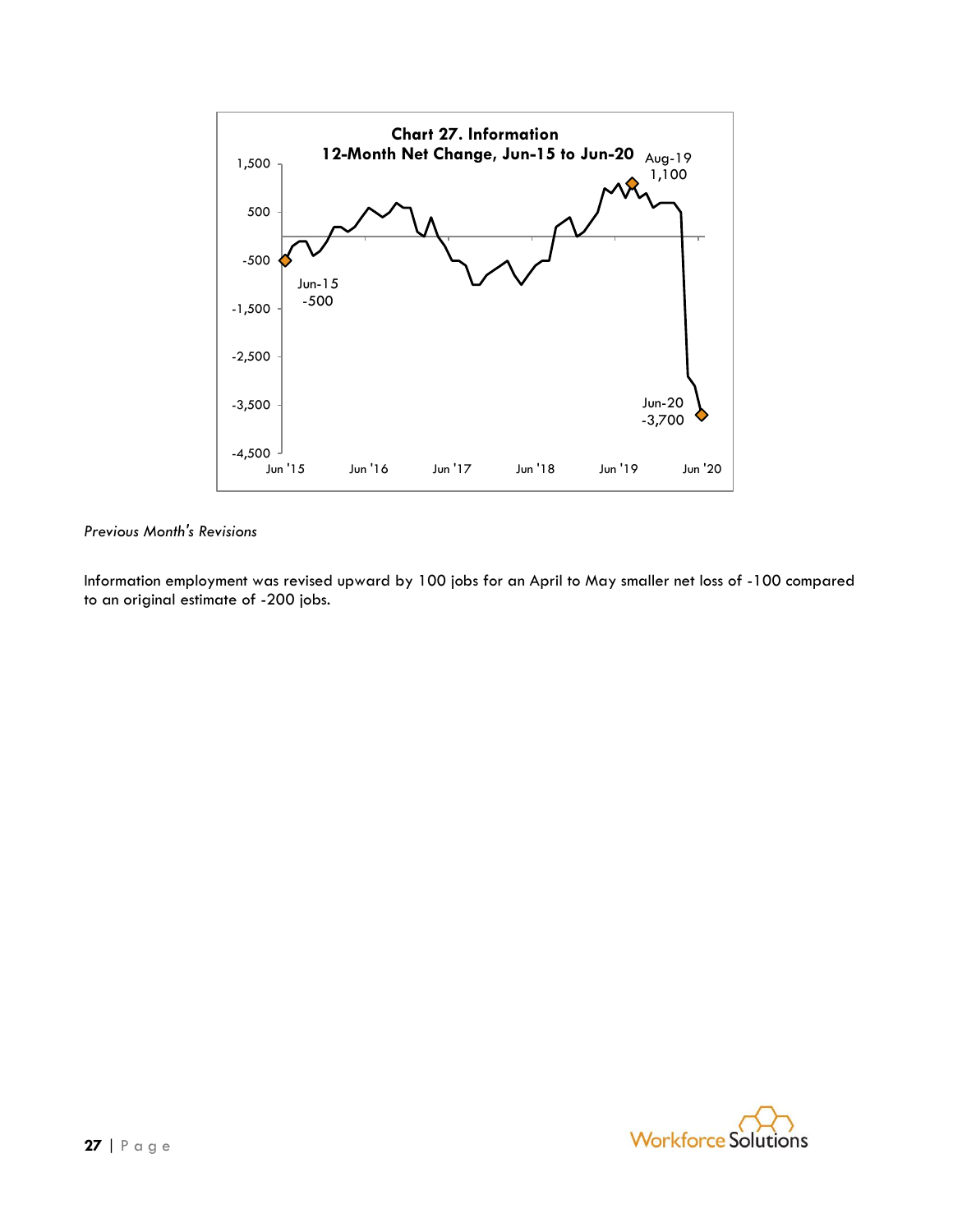### **UNEMPLOYMENT RATES**

### **Not-Seasonally Adjusted**

The Houston MSA (not-seasonally-adjusted) unemployment rate stood at 9.9 percent in June, down from May's 13.9 percent and up from 4.0 percent a year ago. This was above the statewide rate of 8.9 percent and below the national rate of 11.2 percent. **June's four-percentage point over-the-month decline in Houston-area unemployment rate stands as the single-large one-month drop on record and first time that the unemployment has fallen more than one percentage point in a single month. Houston's unemployment rate not-seasonallyadjusted historically has risen in June of each year and to-date has never posted a decline during this month until this June. 336,795 individuals were unemployed in Houston in June, down -126,968 from May's 463,763 and up from 135,598 in June 2019. In a partial mirror-image of the declining number of unemployed individuals in the region, the Local Area Unemployment Statistics Survey that collects the above data also reported a one-month increase in employed persons of 197,656 surpassing May's record of 130,554. Combined, May and June indicate nearly 330,000 Houston-area residents have returned to work, which represents nearly half of the 630,000 individuals who lost jobs over March and April. CLARIFICATION: these data count employed and unemployed individuals whereas the sector-level data found elsewhere in this report count payroll figures of employers.**



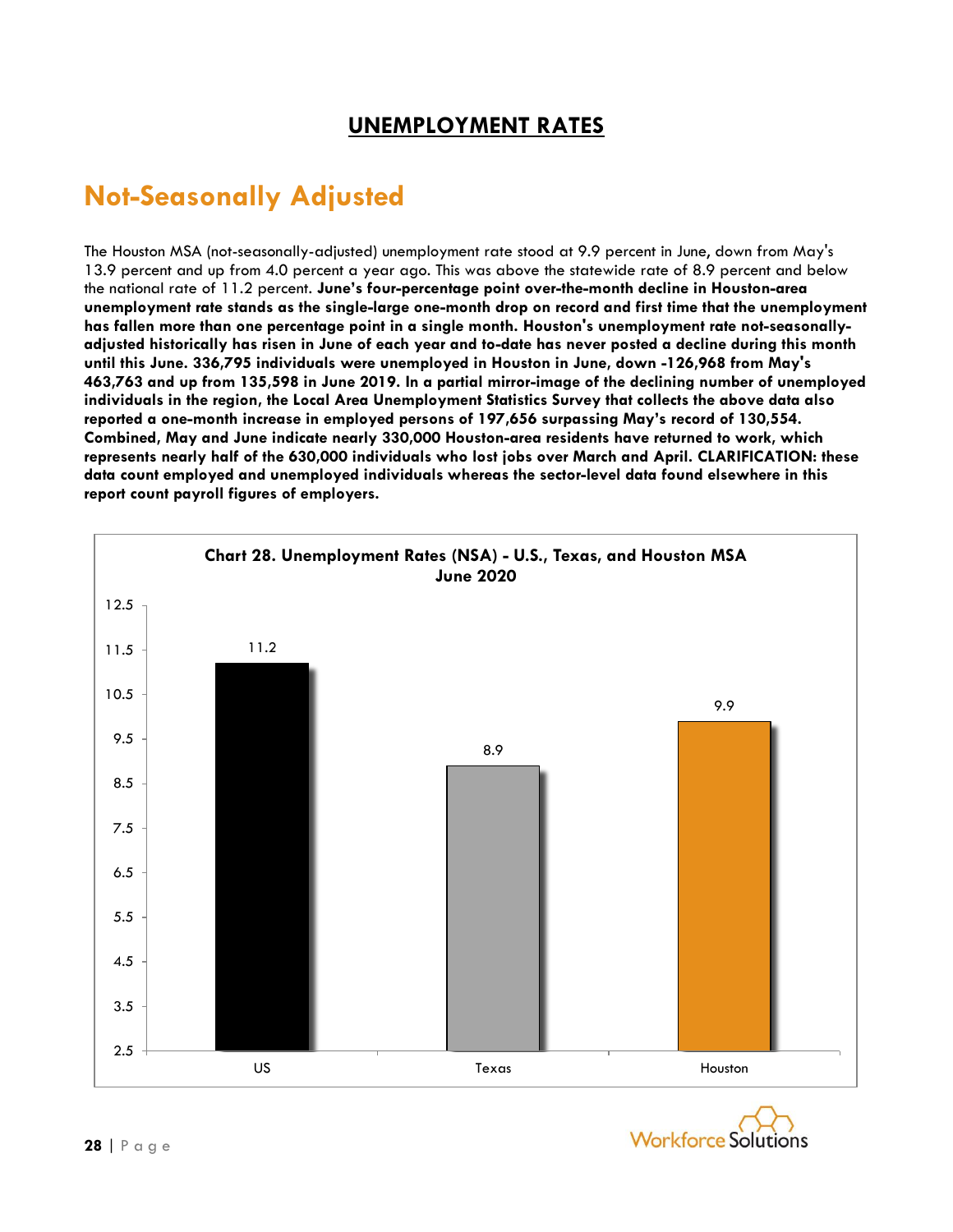

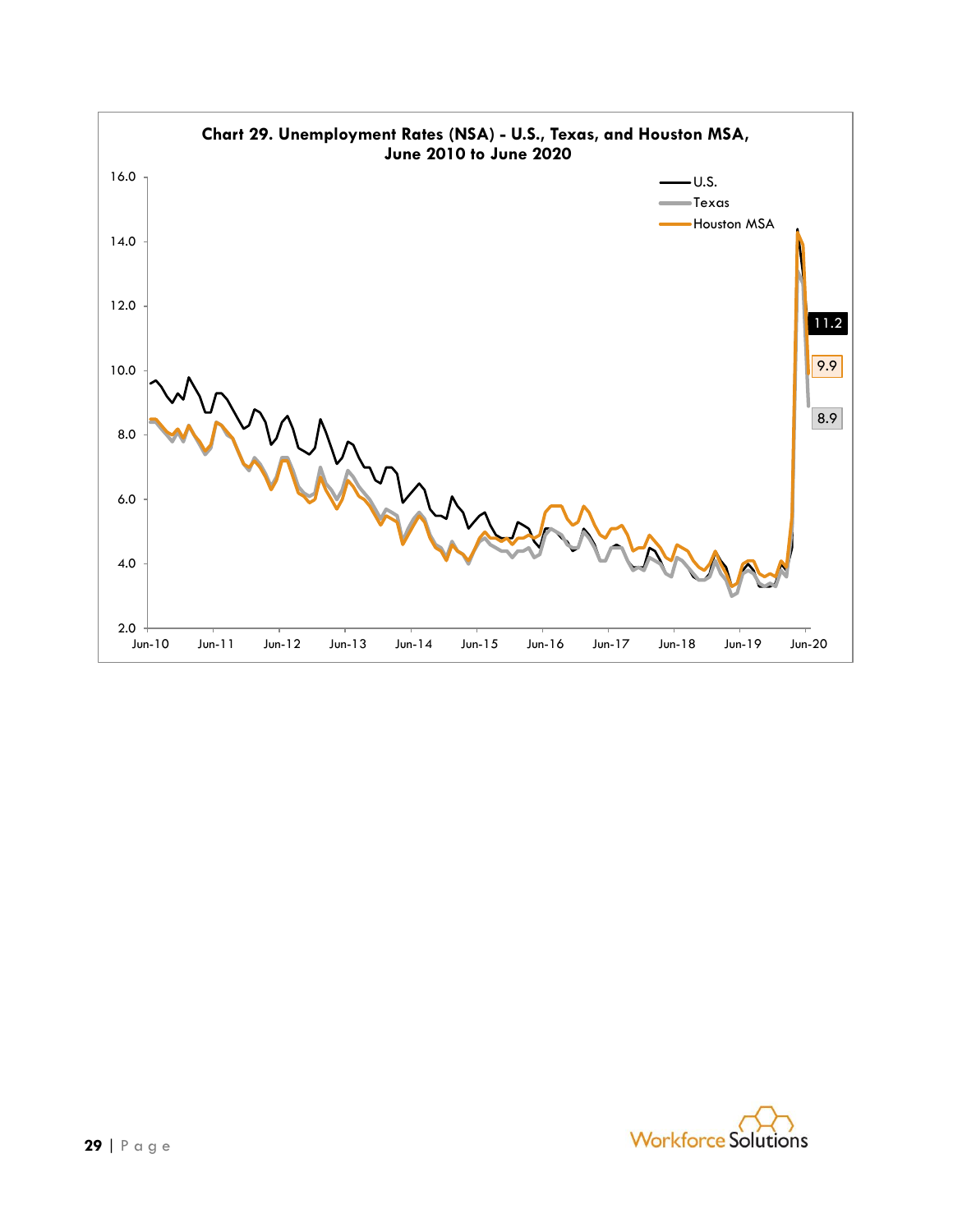## **Seasonally Adjusted**

The Houston MSA (seasonally-adjusted) unemployment rate stood at 14.1 percent in May, down from April's 14.7 percent and up from 3.8 percent a year ago. This was above the statewide rate of 13.0 percent and above the national rate of 13.3 percent. Note: Seasonally-adjusted figures for the current reference month, in this case June, are not available along with the release of other data. 469,055 individuals were unemployed in Houston in May, down from April's 468,045 and up from 130,879 in May 2019. The net number of unemployed individuals in Houston has risen by 326,321 since the most recent low of 142,734 in February 2015 however the current month's unemployment level remains below the all-time high of 247,725 recorded in March 2010.



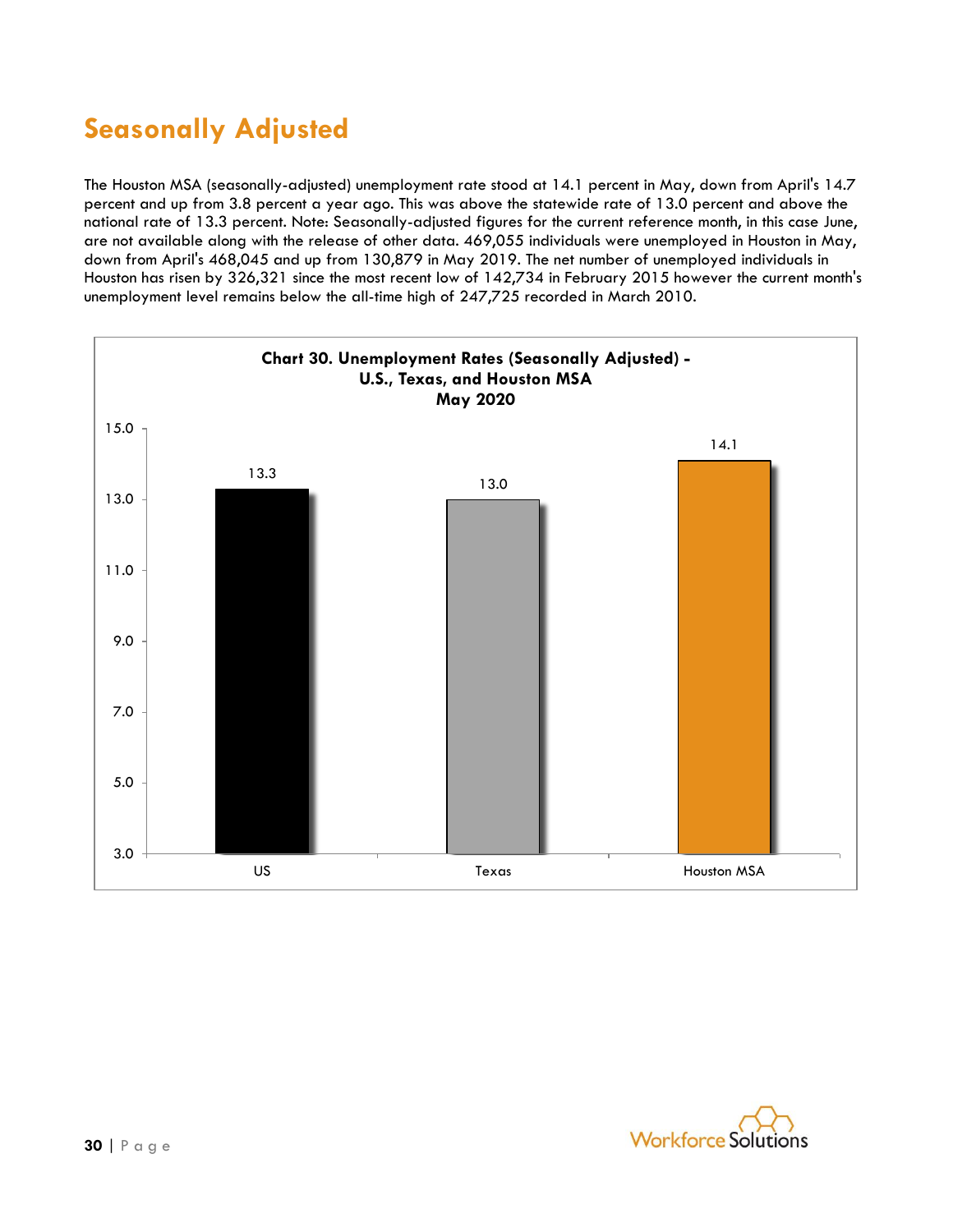

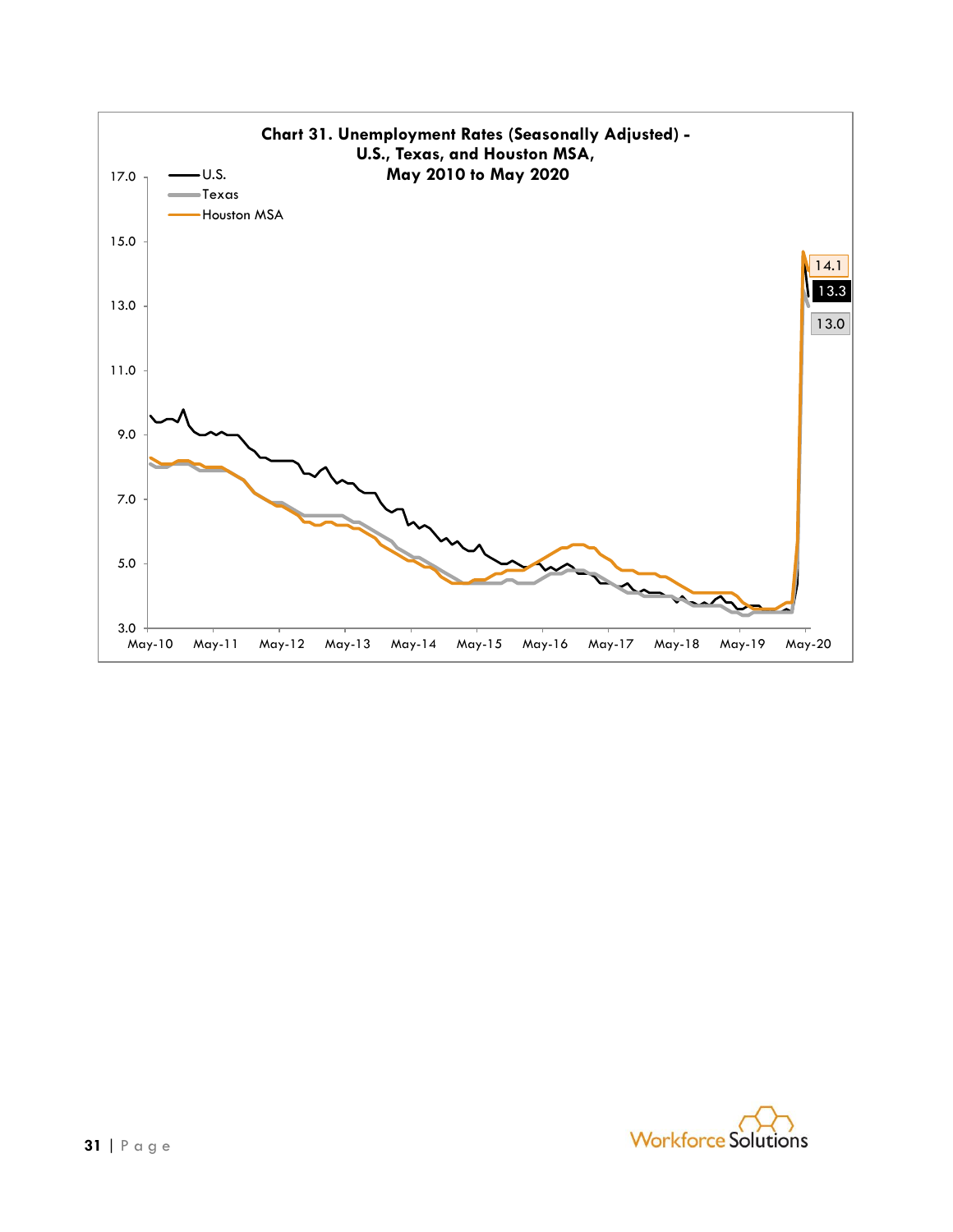| <b>NAICS Industry</b>                                 | <b>Jun-20</b>     | <b>May-20</b> | <b>Jun-19</b>     | Monthly        | Monthly %    | Yearly          | Yearly %        |
|-------------------------------------------------------|-------------------|---------------|-------------------|----------------|--------------|-----------------|-----------------|
| <b>Total Nonfarm</b>                                  | 2,986,900         | 2,931,900     | 3,162,800         | 55,000         | 1.9%         | $-175,900$      | $-5.6%$         |
| <b>Total Private</b>                                  | 2,589,300         | 2,522,900     | 2,747,300         | 66,400         | 2.6%         | $-158,000$      | $-5.8%$         |
| Goods Producing                                       | 504,100           | 504,500       | 553,500           | $-400$         | $-0.1%$      | $-49,400$       | $-8.9%$         |
| Mining and Logging                                    | 61,500            | 61,900        | 80,600            | $-400$         | $-0.6%$      | $-19,100$       | $-23.7%$        |
| Oil and Gas Extraction                                | 31,900            | 31,700        | 37,600            | 200            | 0.6%         | $-5,700$        | $-15.2%$        |
| Support Activities for Mining                         | 27,700            | 28,400        | 41,600            | $-700$         | $-2.5%$      | $-13,900$       | $-33.4%$        |
| .Construction                                         | 223,200           | 220,200       | 235,200           | 3,000          | 1.4%         | $-12,000$       | $-5.1%$         |
| Construction of Buildings                             | 56,000            | 54,900        | 56,800            | 1,100          | 2.0%         | $-800$          | $-1.4%$         |
| Heavy and Civil Engineering Construction              | 61,500            | 62,700        | 59,200            | $-1,200$       | $-1.9%$      | 2,300           | 3.9%            |
| Specialty Trade Contractors                           | 105,700           | 102,600       | 119,200           | 3,100          | 3.0%         | $-13,500$       | $-11.3%$        |
| .Manufacturing                                        | 219,400           | 222,400       | 237,700           | $-3,000$       | $-1.3%$      | $-18,300$       | $-7.7%$         |
| Durable Goods                                         | 138,000           | 141,100       | 151,800           | $-3,100$       | $-2.2%$      | $-13,800$       | $-9.1%$         |
| Fabricated Metal Product Manufacturing                | 50,800            | 50,800        | 55,400            | 0              | 0.0%         | $-4,600$        | $-8.3%$         |
| Machinery Manufacturing                               | 45,500            | 45,300        | 47,200            | 200            | 0.4%         | $-1,700$        | $-3.6%$         |
| Agriculture, Construction, and Mining Machinery Mfg.  | 26,900            | 27,300        | 29,700            | $-400$         | $-1.5%$      | $-2,800$        | $-9.4%$         |
| Computer and Electronic Product Manufacturing         | 13,400            | 13,200        | 13,500            | 200            | 1.5%         | $-100$          | $-0.7%$         |
| "Non-Durable Goods                                    | 81,400            | 81,300        | 85,900            | 100            | 0.1%         | $-4,500$        | $-5.2%$         |
| Petroleum and Coal Products Manufacturing             | 11,000            | 11,000        | 10,100            | 0              | 0.0%         | 900             | 8.9%            |
| Chemical Manufacturing                                | 40,400            | 40,400        | 40,600            | 0              | 0.0%         | $-200$          | $-0.5%$         |
| Service Providing                                     | 2,482,800         | 2,427,400     | 2,609,300         | 55,400         | 2.3%         | $-126,500$      | $-4.8%$         |
| .Private Service Providing                            | 2,085,200         | 2,018,400     | 2,193,800         | 66,800         | 3.3%         | $-108,600$      | $-5.0\%$        |
| Trade, Transportation, and Utilities                  | 609,800           | 600,500       | 624,900           | 9,300          | 1.5%         | $-15,100$       | $-2.4%$         |
| Wholesale Trade                                       | 162,500           | 160,100       | 171,800           | 2,400          | 1.5%         | $-9,300$        | $-5.4%$         |
| Merchant Wholesalers, Durable Goods                   | 97,900            | 95,600        | 107,400           | 2,300          | 2.4%         | $-9,500$        | $-8.8%$         |
| Prof. and Commercial Equip. Supplies Wholesalers      | 18,500            | 18,100        | 17,800            | 400            | 2.2%         | 700             | 3.9%            |
| Merchant Wholesalers, Nondurable Goods                | 50,200            | 49,700        | 52,400            | 500            | 1.0%         | $-2,200$        | $-4.2%$         |
| Retail Trade                                          | 295,000           | 286,700       | 301,300           | 8,300          | 2.9%         | $-6,300$        | $-2.1%$         |
| Motor Vehicle and Parts Dealers                       | 41,900            | 41,200        | 42,900            | 700            | 1.7%         | $-1,000$        | $-2.3%$         |
| Bldg. Material and Garden Equip. and Supplies Dealers | 23,800            | 23,400        | 22,200            | 400            | 1.7%         | 1,600           | 7.2%            |
| Food and Beverage Stores                              | 67,900            | 67,100        | 65,400            | 800            | 1.2%         | 2,500           | 3.8%            |
| Health and Personal Care Stores                       | 18,400            | 17,900        | 18,900            | 500            | 2.8%         | $-500$          | $-2.6%$         |
| Clothing and Clothing Accessories Stores              | 24,700            | 20,000        | 29,300            | 4,700          | 23.5%        | $-4,600$        | $-15.7%$        |
| General Merchandise Stores                            | 59,000            | 56,300        | 56,600            | 2,700          | 4.8%         | 2,400           | 4.2%            |
| Department Stores                                     | 18,000            | 16,300        | 18,800            | 1,700          | 10.4%        | $-800$          | $-4.3%$         |
| Other General Merchandise Stores                      | 41,000            | 40,000        | 37,800            | 1,000          | 2.5%         | 3,200           | 8.5%            |
| Transportation, Warehousing, and Utilities            | 152,300           | 153,700       | 151,800           | $-1,400$       | $-0.9%$      | 500             | 0.3%            |
| …Utilities                                            | 17,100            | 17,100        | 17,300            | $\circ$        | 0.0%         | $-200$          | $-1.2%$         |
| Air Transportation                                    | 17,200            | 18,400        | 20,300            | $-1,200$       | $-6.5%$      | $-3,100$        | $-15.3%$        |
| Truck Transportation                                  | 27,800            | 28,000        | 28,400            | $-200$         | $-0.7%$      | $-600$          | $-2.1%$         |
| Pipeline Transportation                               | 12,100            | 12,000        | 11,900            | 100            | 0.8%         | 200             | 1.7%            |
| Information                                           | 29,400            | 29,500        | 33,100            | $-100$         | $-0.3%$      | $-3,700$        | $-11.2%$        |
| Telecommunications                                    | 12,400            | 12,300        | 14,000            | 100            | 0.8%         | $-1,600$        | $-11.4%$        |
| Financial Activities                                  | 164,700           | 163,300       | 166,700           | 1,400          | $0.9\%$      | $-2,000$        | $-1.2%$         |
| Finance and Insurance                                 | 104,800           | 103,800       | 103,800           | 1,000          | 1.0%         | 1,000           | 1.0%            |
| Credit Intermediation and Related Activities          | 44,100            | 44,300        | 44,300            | $-200$         | $-0.5%$      | $-200$          | $-0.5%$         |
| Depository Credit Intermediation                      | 30,900            | 30,500        | 30,500            | 400            | 1.3%         | 400             | 1.3%            |
| Securities, Commodity Contracts, and Fin. Investments | 21,200            | 21,400        | 20,900            | $-200$         | $-0.9%$      | 300             | 1.4%            |
| Insurance Carriers and Related Activities             | 39,500            | 38,100        | 38,600            | 1,400          | 3.7%         | 900             | 2.3%            |
| Real Estate and Rental and Leasing                    | 59,900            | 59,500        | 62,900            | 400            | 0.7%         | $-3,000$        | $-4.8%$         |
| Professional and Business Services                    | 500,100           | 486,500       | 507,700           | 13,600         | 2.8%         | $-7,600$        | $-1.5%$         |
| Professional, Scientific, and Technical Services      | 242,500<br>27,000 | 234,700       | 238,700<br>27,200 | 7,800<br>1,300 | 3.3%<br>5.1% | 3,800<br>$-200$ | 1.6%<br>$-0.7%$ |
| Legal Services                                        |                   | 25,700        |                   |                |              |                 |                 |